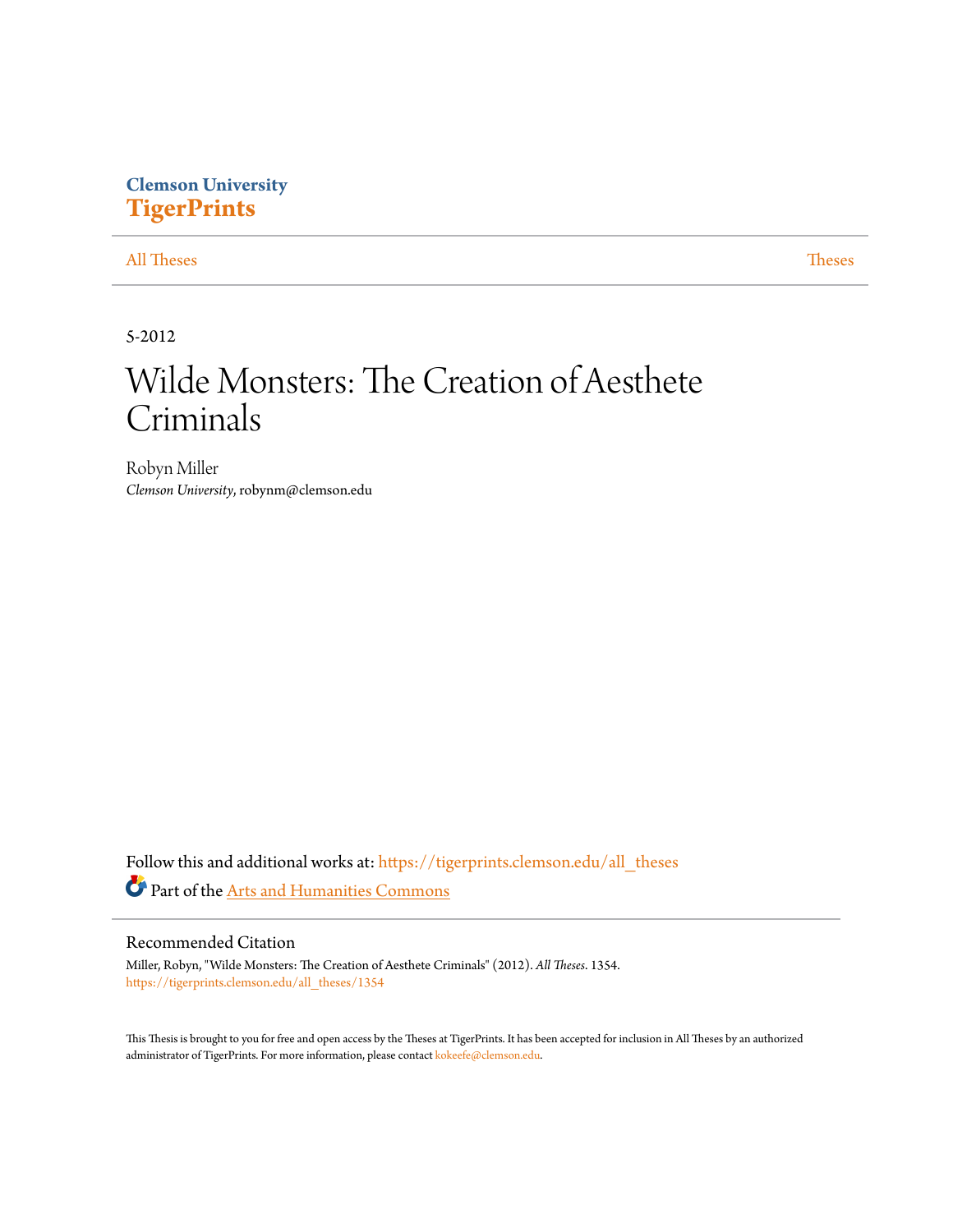## WILDE MONSTERS: THE CREATION OF AESTHETE CRIMINALS

A Thesis Presented to the Graduate School of Clemson University

In Partial Fulfillment of the Requirements for the Degree Master of Arts English

> by Robyn D. Miller May 2012

Accepted by: Dr. Wayne Chapman, Committee Chair Dr. Cameron Bushnell Dr. Catherine Paul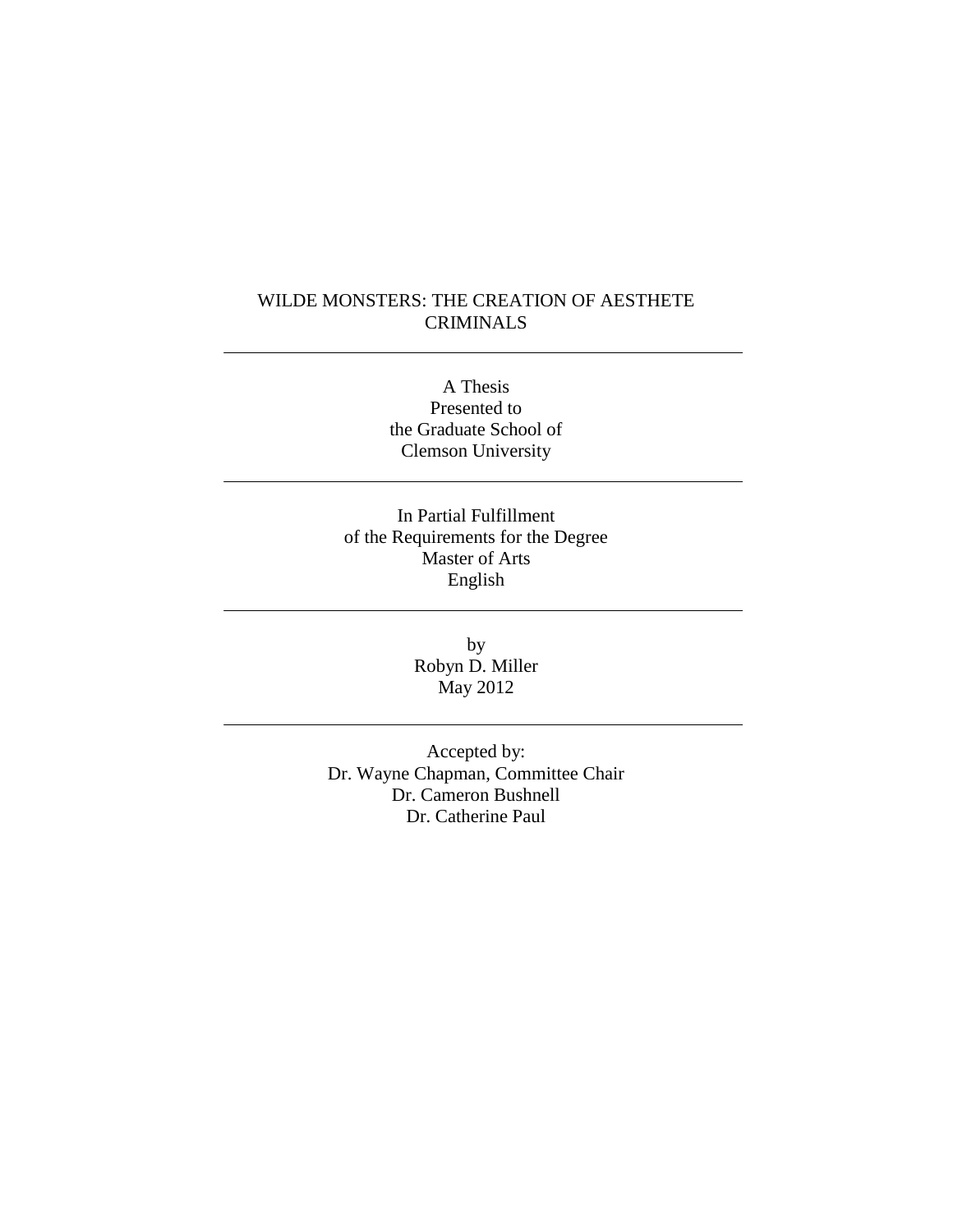### ABSTRACT

In the preface to Oscar Wilde's *The Picture of Dorian Gray*, Wilde remarks that "it is the spectator, and not life, that art really mirrors" (2). Wilde complicates this mirroring in his novel, for Dorian's portrait reflects its subject through its decay. Furthermore, Dorian also reflects the painting through his immortality. In such state, Dorian, his crimes, and his art become unified. The idea that art reflects its spectators, however, hardly ends with Dorian. Both Wilde's novel and his short story "Lord Arthur Savile's Crime" prove reflective of the Victorian society and their fascination with both art and crime. More specifically, Wilde utilizes the concept of phrenology—the belief that criminals could be identified by physical attributes—to illustrate how his criminals are either the result Aesthetic pursuits or the result social influence. This juxtaposition of phrenology, art, and crime allows Wilde to voice his criticism on Aestheticism itself. His exploration of the movement in both texts suggests that Aestheticism inevitably becomes crime through the conflict between morality and indulgence, and he purports the value of inaction when seeking to avoid such moral decay.

This decay is best studied through the treatment of the physical bodies within both texts, for both crime and art manifest themselves on the bodies of the criminals. As such, this thesis examines Wilde's characters through the lens of contemporary body theory. The writings of Elizabeth Grosz, Judith Butler, and Rosemarie Garland-Thomson provide insight into how the Victorian society inscribes bodies through social influence. A close examination of Wilde's texts reveal how marked bodies were viewed as monstrous in the context of this society, but abstaining from desire on behalf of social norms results in an

ii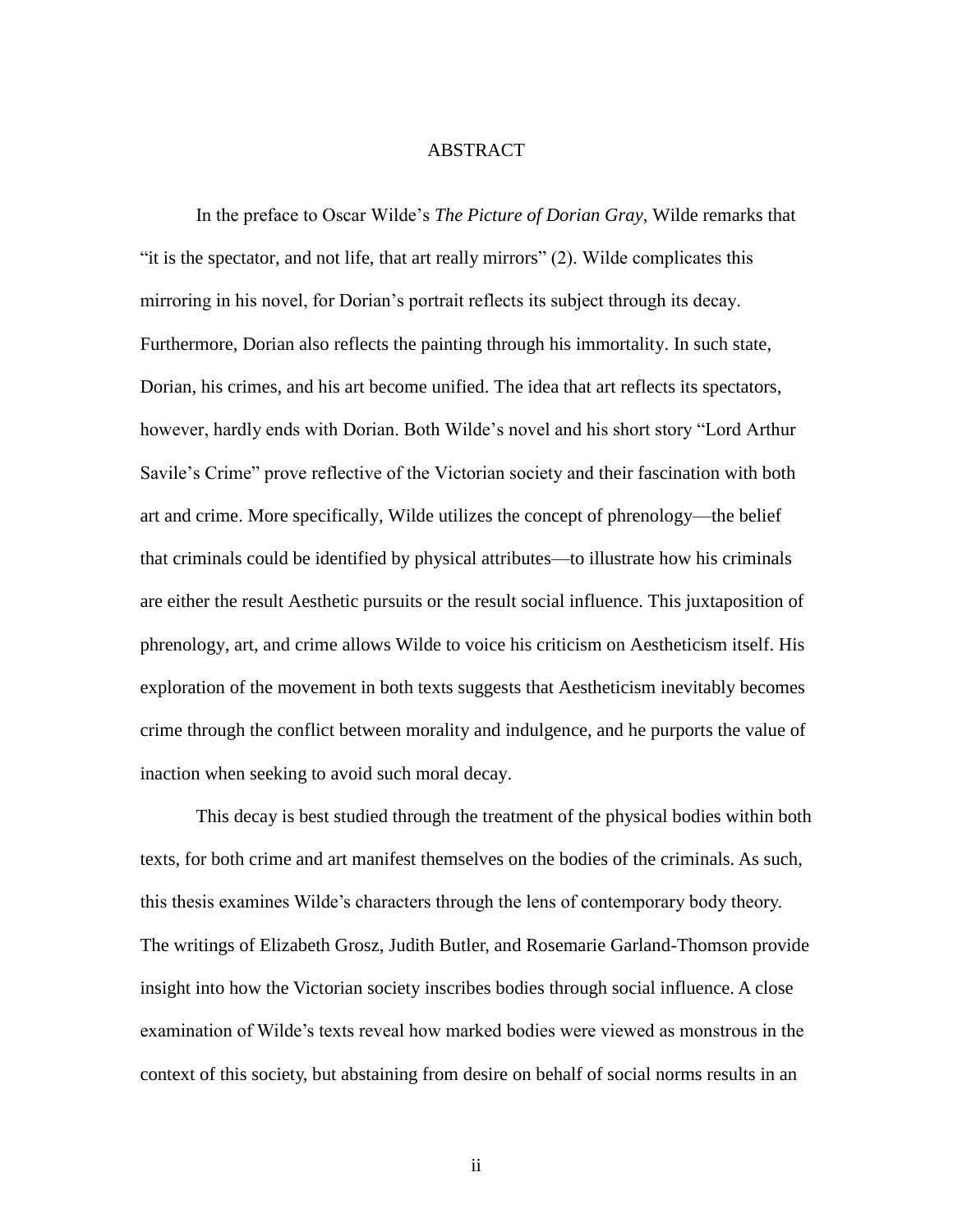equally monstrous division between body and mind. Though such abstinence acts as a solution to the inevitable descent of indulgence into criminal behavior, it is also an insincere and unnatural solution because of how it fractures the individual. In such state, Wilde's protagonists cannot completely escape their monstrous nature; either they become monsters through their indulgences in Aestheticism, or they become monstrous because their abstinence alters them.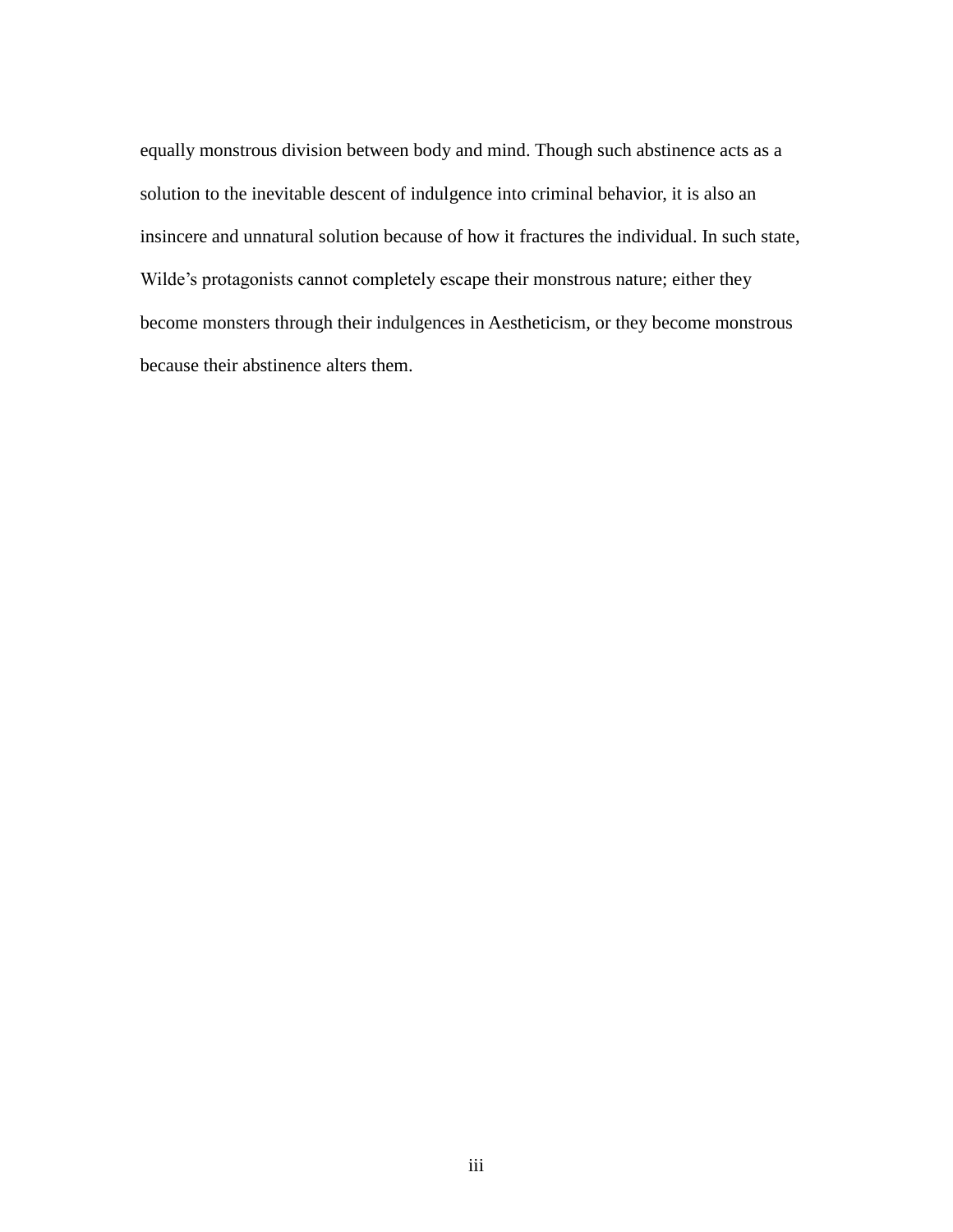## DEDICATION

This thesis is dedicated to my family, both those who are still here and those who watch from the stars. They had faith in me when I doubted myself, saw potential in me when I could not find it myself, and supported me when I could not stand by myself.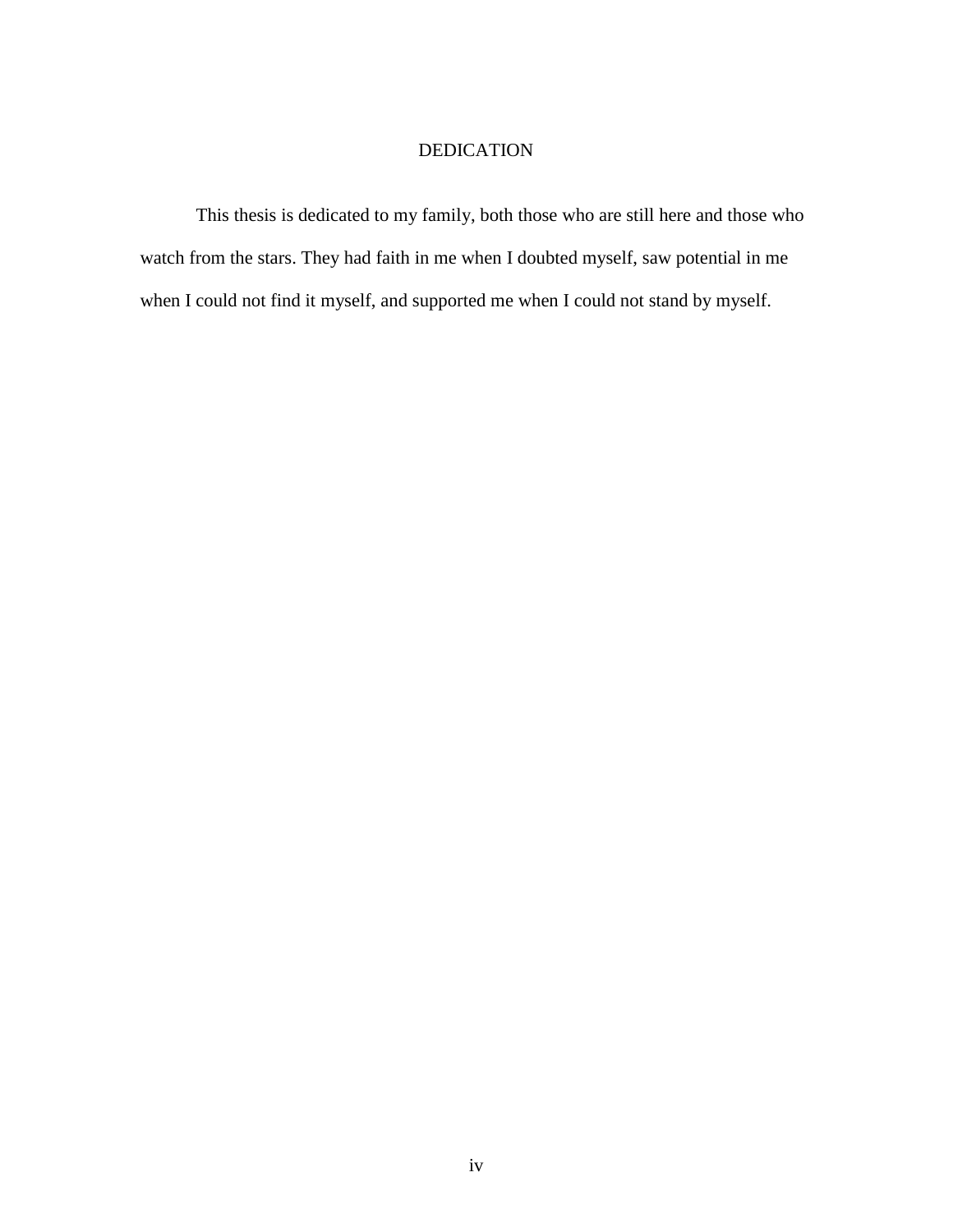## ACKNOWLEDGMENTS

I would like to thank my thesis director Dr. Wayne Chapman and my readers Dr. Cameron Bushnell and Dr. Catherine Paul for their gracious assistance. They have generously provided their time and expertise for the betterment of my thesis. Moreover, their patience with my questions, moments of panic, and moments of confusion is truly laudable. They have truly been an inspiration to me during my time in this program, and working with them has been nothing short of an absolute honor.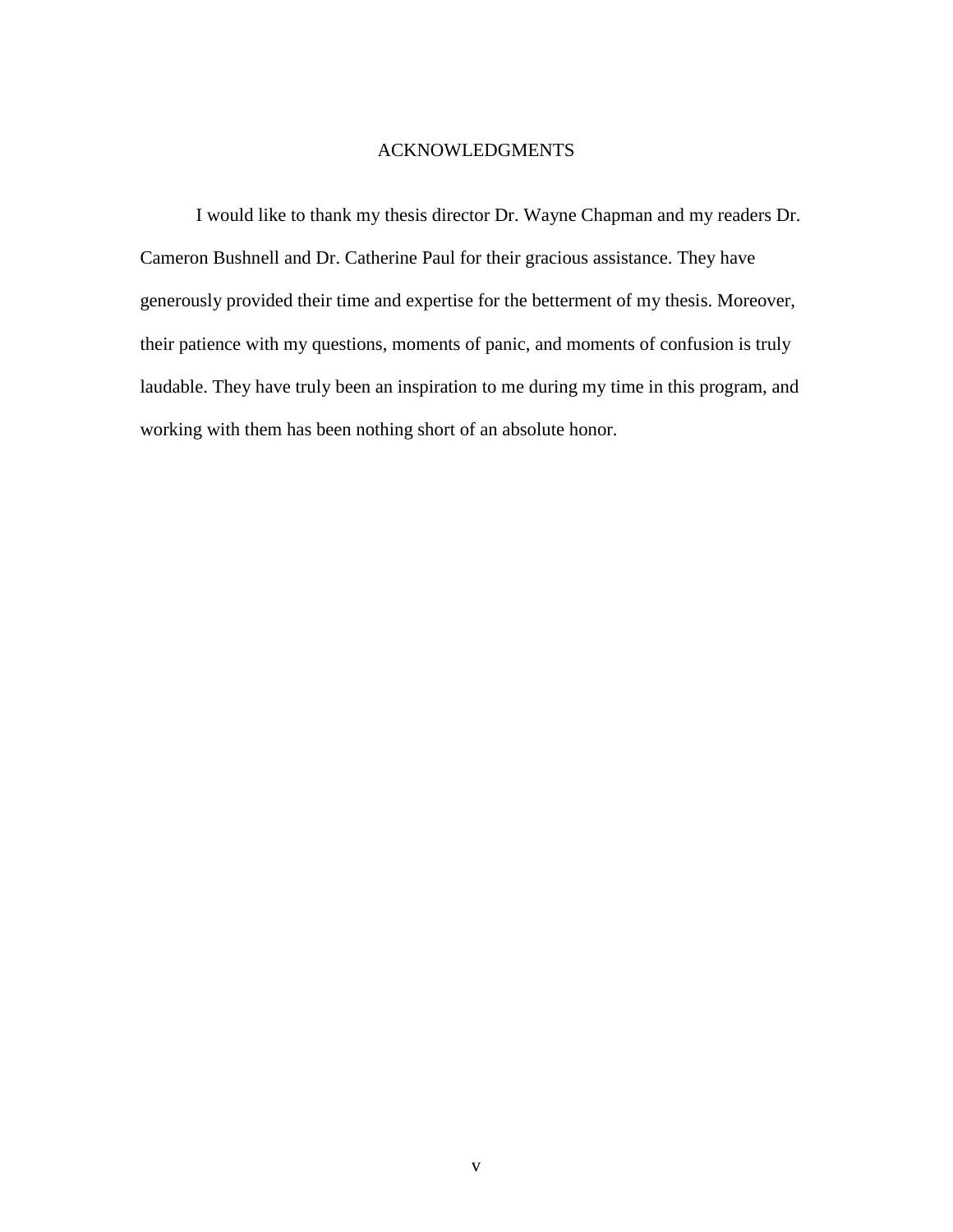# TABLE OF CONTENTS

Page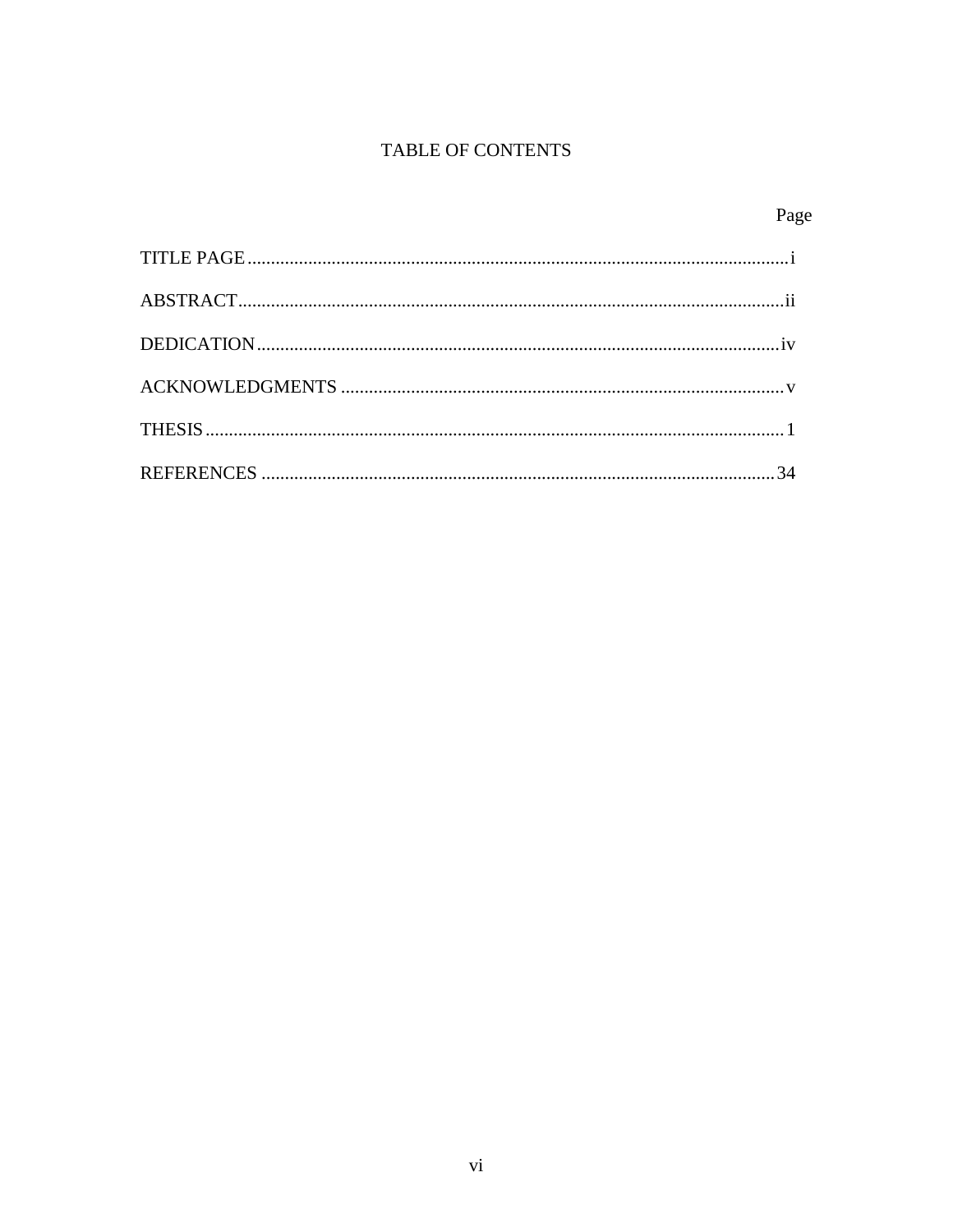## WILDE MONSTERS: THE CREATION OF AESTHETE CRIMINALS

In the preface to Oscar Wilde's *The Picture of Dorian Gray*, Wilde remarks that "it is the spectator, and not life, that art really mirrors" (2). Wilde complicates this mirroring in his novel, for Dorian's crimes manifest themselves through his likeness in a painting. The painting does reflect its subject through its decay, but, moreover, its subject also reflects the painting through Dorian's immortality. As such, Dorian, his crimes, and his art become unified. The idea that art reflects its spectators, however, hardly ends with Dorian. Both Wilde's novel and his short story "Lord Arthur Savile's Crime" prove reflective of the Victorian society in general and, more specifically, the emergence of a fascination with both art and crime. Though these fascinations were not necessarily synonymous, Wilde blurs the lines between both items in his texts to provide the lens for his criticism on Aestheticism. His exploration of the movement in *The Picture of Dorian Gray* and "Lord Arthur Savile's Crime" suggests that art inevitably becomes crime through the conflict between morality and indulgence. This inevitable decay is best studied through the treatment of physical bodies in either text, for both crime and art manifest themselves on the criminals' bodies. Just as Dorian and his portrait become reflective of one another, so the crimes of Lord Arthur Savile manifest themselves on the lines of his palm. These manifestations often predict the act of crime itself, furthering the idea that the characters' descent into criminal behavior is inevitable. Moreover, the bodily inscriptions inflicted on both criminal and victim gesture towards a solution to the indulgence and crime conundrum. Wilde, through the use of his monsters, ultimately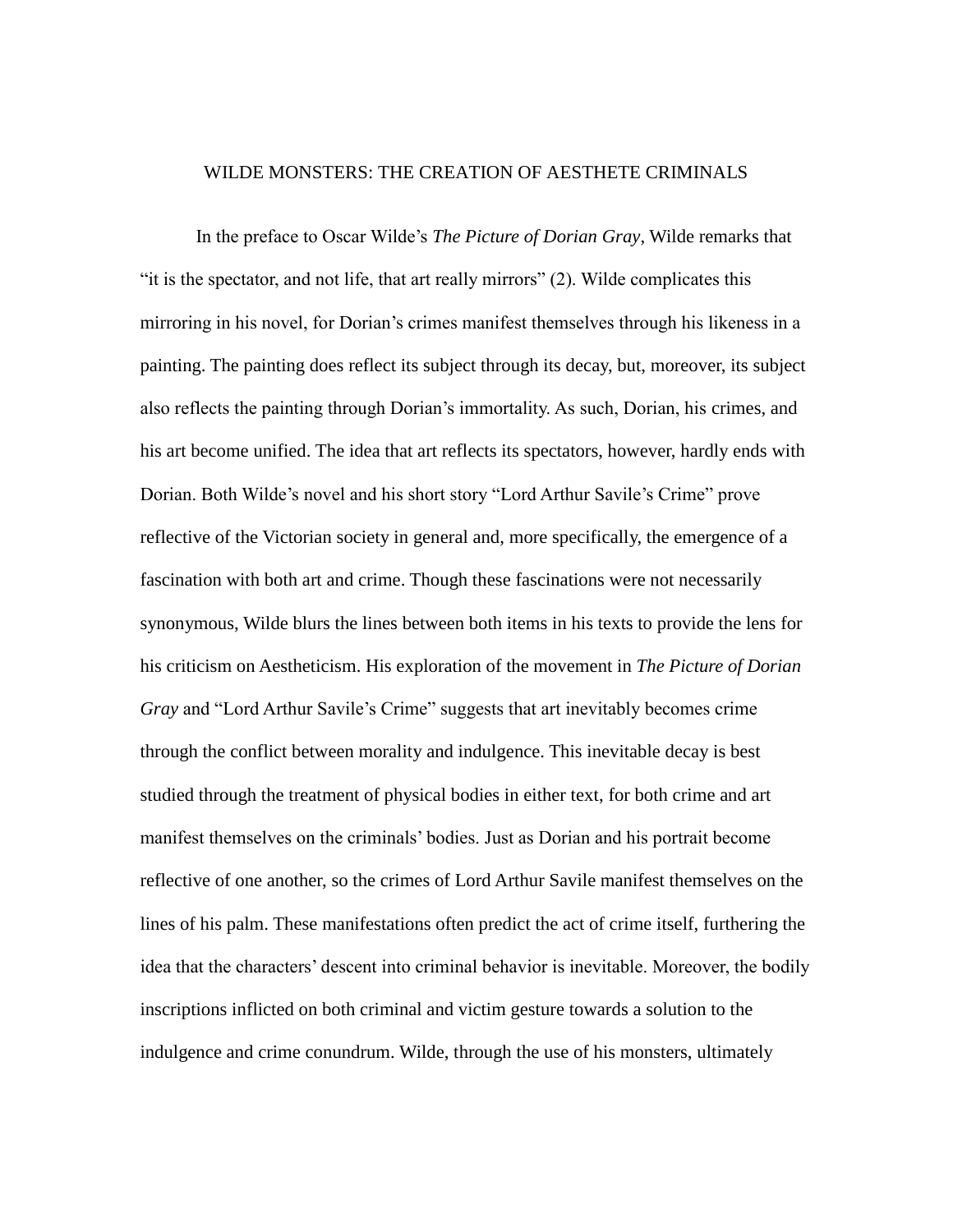purports the value of an individual's inaction—and a rejection of bodily experiences when seeking to avoid the decay of indulgence into amoral behavior.

Originally published in late 1887, "Lord Arthur Savile's Crime" proves to be a spiritual predecessor to *The Picture of Dorian Gray*. It serves as Wilde's initial attempt to illustrate how wanton indulgences in aestheticism result in corruption, and his publishing choices with *The Picture of Dorian Gray* provides the first proof of how these texts work to similar aims. In her own exploration of the original Lippenscott manuscript, Elizabeth Lorang explores the significance of the other texts that Wilde's novel appeared alongside. She finds particular fascination with

the appearance of Edward Heron-Allen's article "The Chiromancy of To-Day" alongside *The Picture of Dorian Gray* in both the American and British editions of the magazine. Together, the pieces form a dialogue on the occult and the desire to know one's soul via outer appearances. (Lorang 22)

Lorang's interpretation allows for a conversation between Heron-Allen's "The Chiromancy of To-Day" and *The Picture of Dorian Gray*, for Wilde's solitary novel depicts how Dorian values his soul based on superficial appearances. Lorang, however, does not mention how the presence of chiromancy in conjunction with *Dorian Gray* gestures back to the publication of "Lord Arthur Savile's Crime," in which chiromancy played a central role. Indeed, *The Picture of Dorian Gray* serves as an expansion of the original short story, and it enabled Wilde to "realize fully the [original] story's aborted tragedy" (Cohen 106). Moreover, if *The Picture of Dorian Gray* works as an expansion of the earlier text, then the intertextuality enables modern audiences to decipher Dorian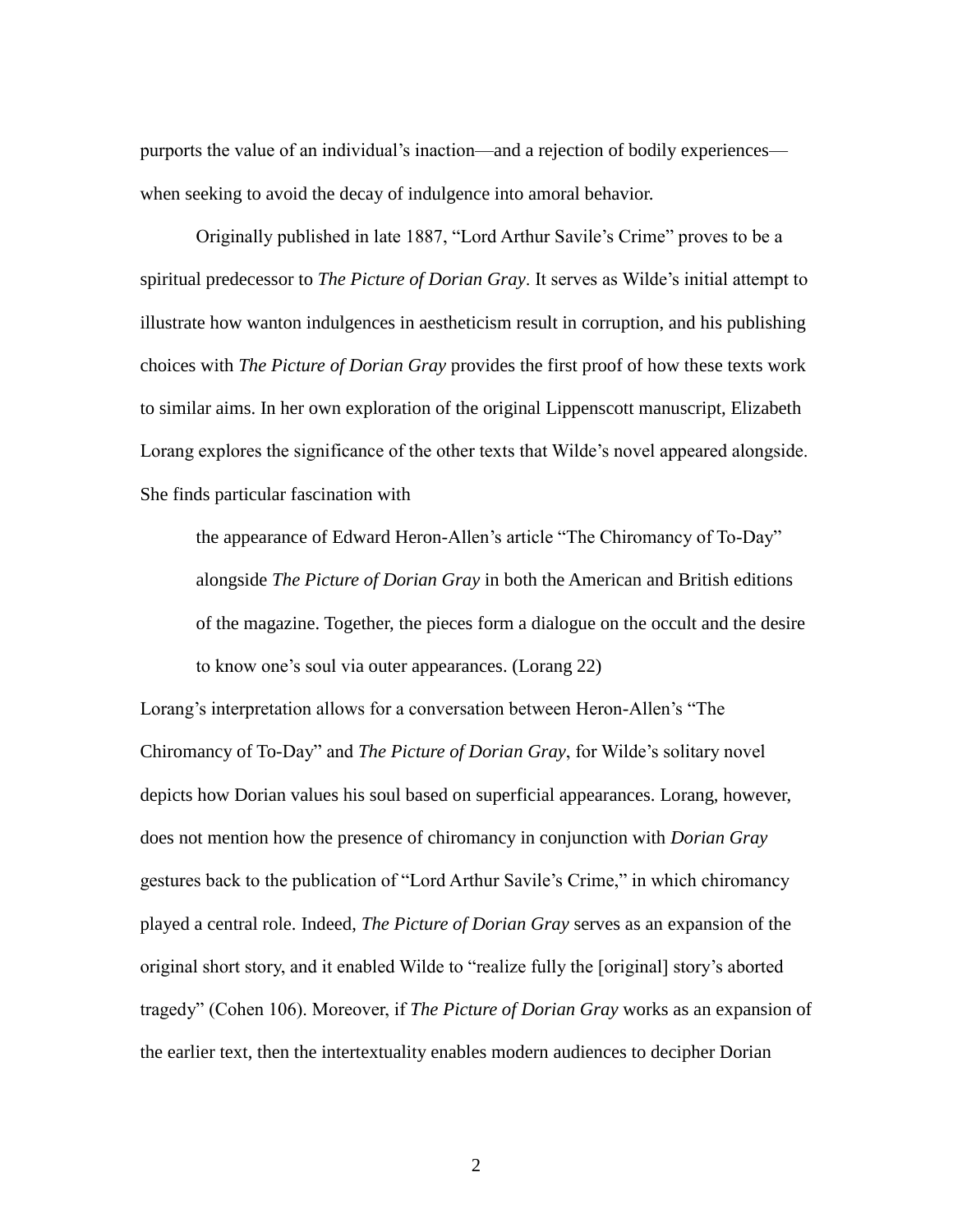Gray's portrait as a form of chiromancy. The marks on a canvas give insight into the character of Dorian Gray rather than marks on a palm. Therefore, the painting may be interpreted as an extension of Dorian Gray's corporeal form in that its markings prove reflective of his bodily experiences. Indeed, the artist Basil Hallward refers to Dorian's portrait as "the real Dorian," implying that the painting shares Dorian's corporeal form in a tangible, visual sense (*PoDG&OS* 37). Basil, then, acts as the chiromantist of the text, for he interprets Dorian's features and translates them into a very real extension of Dorian's body. The shared act of chiromancy at either story's outset, then, not only enables the two protagonists to be studied as similar individuals, but it also allows for an examination of the supporting characters as similar entities, as well. This intertextual exchange ultimately provides insight into the varying monstrous natures at play within either text.

In addition to understanding the intertexual nature of both texts, it is equally important to understand how the "monsters" are qualified as such. The traditional definition of "monster" deals with the physical: it is "a malformed animal or plant . . . [an] individual with a gross congenital malformation, usually of a degree incompatible with life" ("Monster"). Such a definition describes a physical "malformation" that has existed from birth and in some way impedes life itself. Moreover, the definition closely pairs animals with human beings; hence, monstrosity denotes a state closer to wilderness than society. Monstrosity becomes a natural state where man more closely reflects nature. Rosemarie Garland-Thomson discusses another definition from the Middle Ages, and this second definition involves "a showing forth of divine will . . . a disruption of the natural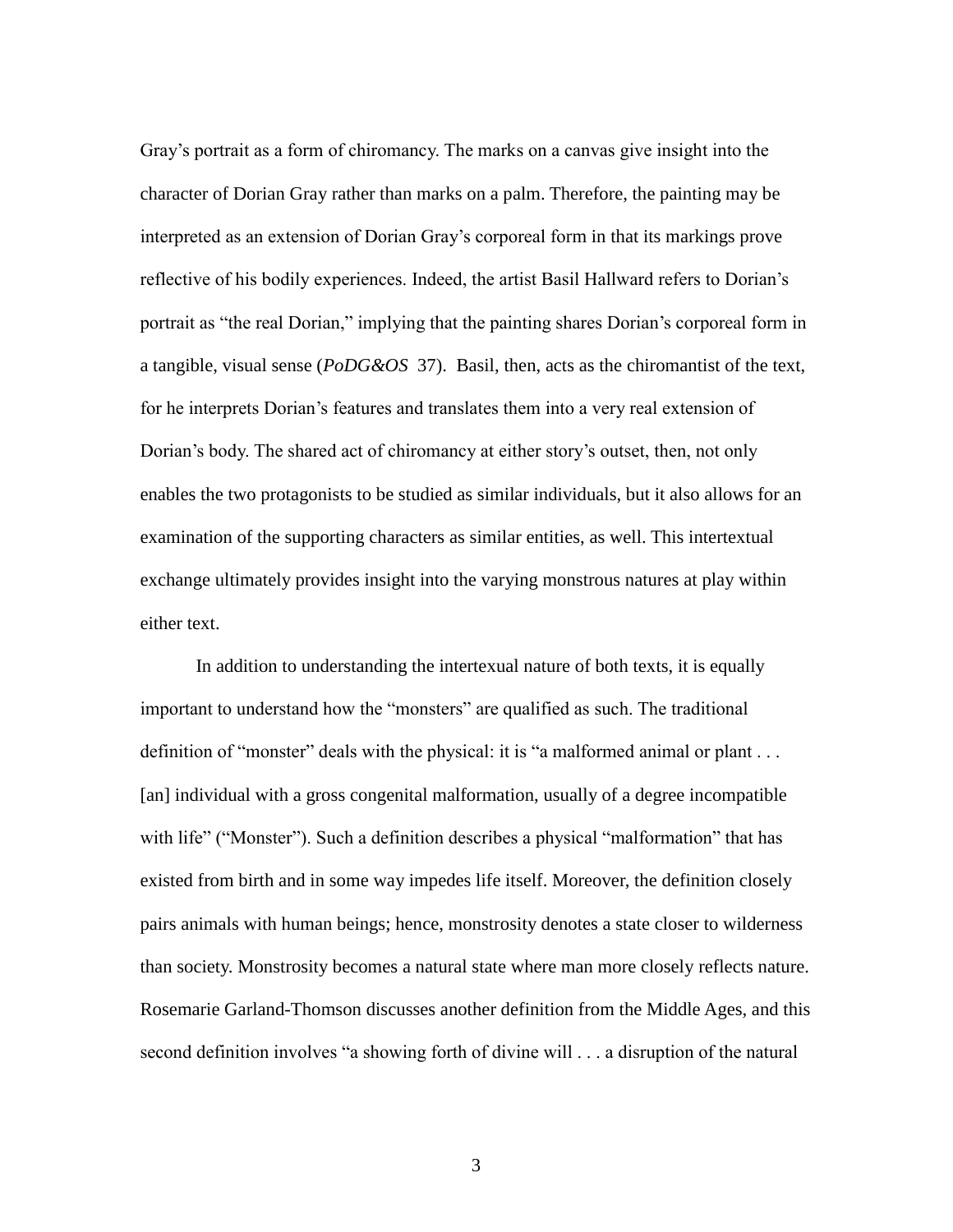order" (57). Here, a monstrous nature defies nature even as it "shows" or illustrates some divine will. From these definitions, it may be concluded that two varieties of monsters exist: those monsters that defer to nature to the point of impeding life, and those that disrupt nature in the name of complying with an omnipotent force. As Garland-Thomson suggests, the advent of the Victorian era saw a different treatment of monsters, for the monsters' "power to inspire terror, awe, wonder, and divination was being eroded by science, which sought to classify and master rather than revere the extraordinary body" (57). Science, therefore, seeks mastery over the monstrous, and the necessity for mastery implies a monstrous nature that is previously uninhibited and wild. Criminals proved to be the wild monsters that Victorian society sought to master the most; as Drew Gray surmises, the "second half of the nineteenth century saw the emergence of the science of criminology and the attempt to understand criminal behavior" (168). This method of criminology implements the process of classification and mastery as proposed by Garland-Thomson. Moreover, it seeks to understand how the bodies of the criminals explain their behaviors, for Victorian criminology functioned on "the idea that a persona's physicality could provide insights into their mental and moral health" (171). The physical traits of a criminal act as a gross malformation within the societal mindset. This notion aligns most closely with the first definition of "monster," for wanton criminals defer to nature to the point of disrupting the lives of their victims. An examination of both *The Picture of Dorian Gray* and "Lord Arthur Savile's Crime" reveals that Wilde also saw the second definition of "monster" in his society. As such a reading will reveal, Lord Arthur Savile represents a monstrous man which defies nature and defers to an omnipresent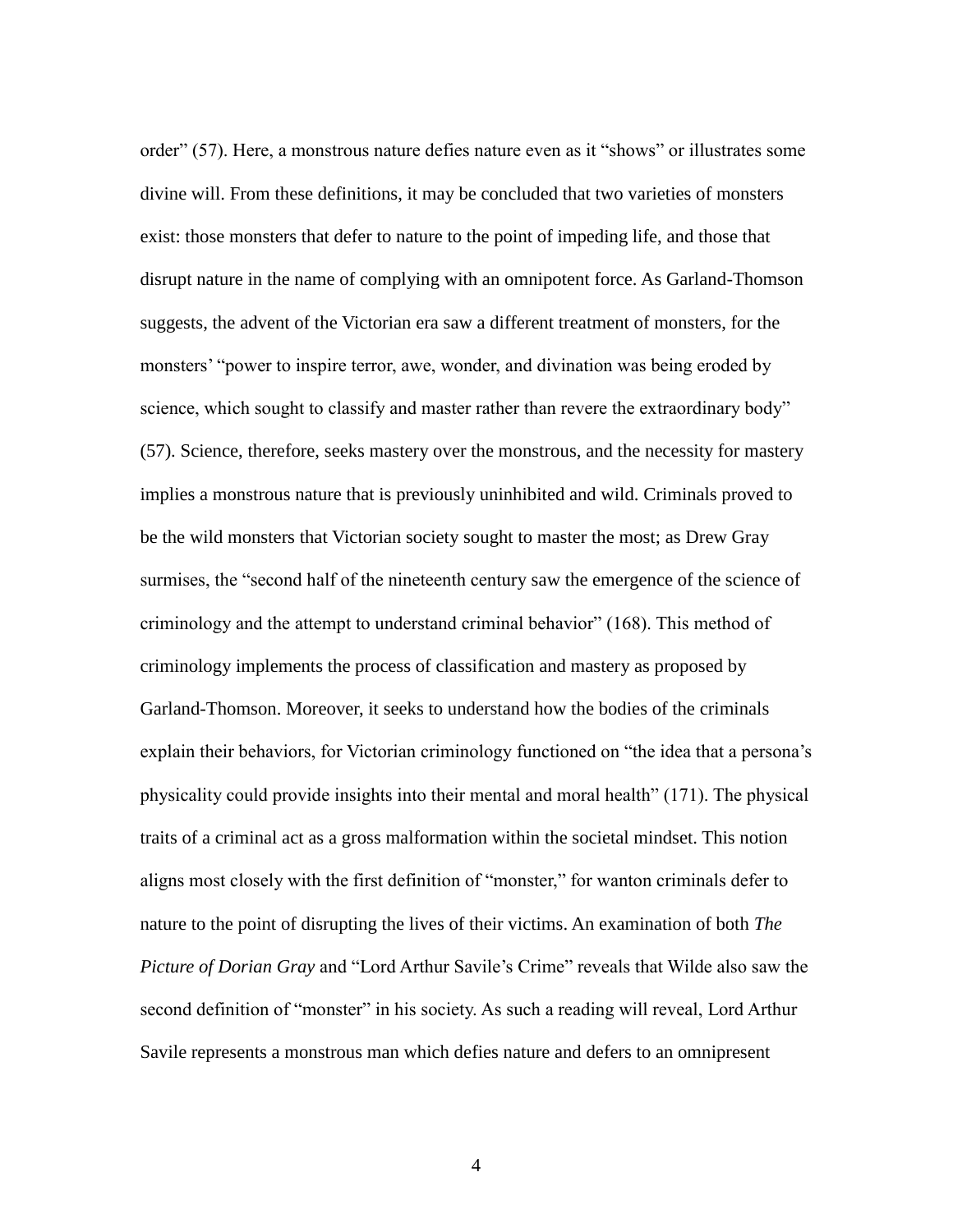force (the "force" of society), and Dorian Gray serves as his opposite by representing a monster which defers to nature at the cost of life. These two forms of monsters in Victorian society serve as foils to one another, and only the congenital inscription of their bodies unifies them, regardless of whether their bodies are inscribed on a portrait or a palm.

In order to distinguish between the two forms of monsters, it is important to study the conditions under which society enables the creation of such monsters. Both Lord Arthur Savile and Dorian Gray experience varying forms of societal influence prior to their initiation into an epicurean pursuit of art and crime. Lord Arthur Savile's initiation occurs through the art form of "chiromancy," or palm-reading. On a literal level, Lord Arthur's body is already inscribed by crime, and this "inscription" appears on the lines of his palm—a marking that has been present since his birth. This inscription requires a translation from an artist in order to be understood, and his involvement in social outings provides the opportunity for this translation. At Lady Windermere's party, Lord Arthur watches Mr. Podgers read the palms of the others, and his observation fills him "with an immense curiosity to have his own hand read" (*PoDG&OS* 250). This curiosity stems primarily from a sense of danger from the readings. According to Wilde,"chiromancy was a most dangerous science, and one that ought not to be encouraged, except in a tete-atete" (250). The danger hardly presents any tangible danger beyond the notion of public humiliation via an embarrassing or tragic reading, but this comment establishes how the art form obtains societal worth from such danger. The risk contributes to its charm; the evasion of such public humiliation provides an opportunity for the participants to display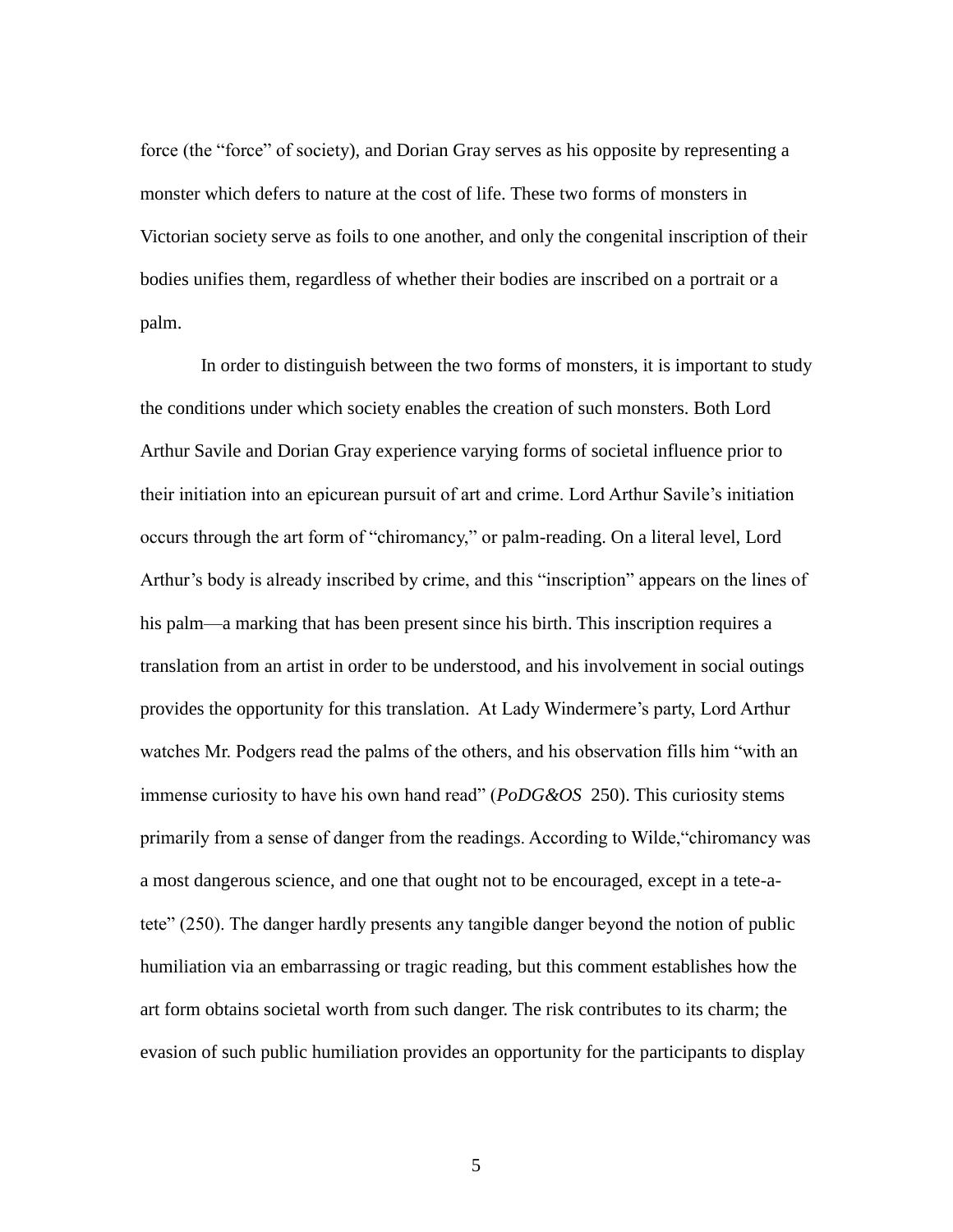themselves as "normal" within their social spheres, and this sense of normalcy "designates the social figure through which people can represent themselves as human beings" (Garland-Thomson 8). Such a sense of normalcy as heralded by physical assessments links the body's shape to mental and moral wholesomeness, and the assessment occurs solely as a social rather than natural construct. Anything worthy of public humiliation represents some social, physical, or potentially monstrous malformation that excludes the "monster" from a sense of being human.

The palm readings themselves further establish how the assessment of the body serves as an indication of social normalcy (or lack thereof). Mr. Podgers commands the attention of both the narrative and the party for several pages, and a depiction of his subjects' identifying features precedes each palm reading. The Duchess, for example, has a "little fat hand with . . . short square fingers" whereas another subject possesses "a thick rugged hand, with a very long third finger" (248-49). Wilde never directly correlates these physical features to their significance in the palm reading itself, but the very aesthetic assessment of their features coupled with Mr. Podgers's translation reflects the mindset of early nineteenth century criminology. During this time period, it was believed that "personality and behaviours could be understood by nnihilat the cranial shape (phrenology)" (Gray 168). In a similar fashion to phrenology, Mr. Podgers analyzes the shape of his subjects' hands and palms to assess their personality and future. This textual comparison between phrenology and chiromancy establishes a connection between art and crime, and it foreshadows the direction of the text as surely as the lines on Lord Arthur's palms.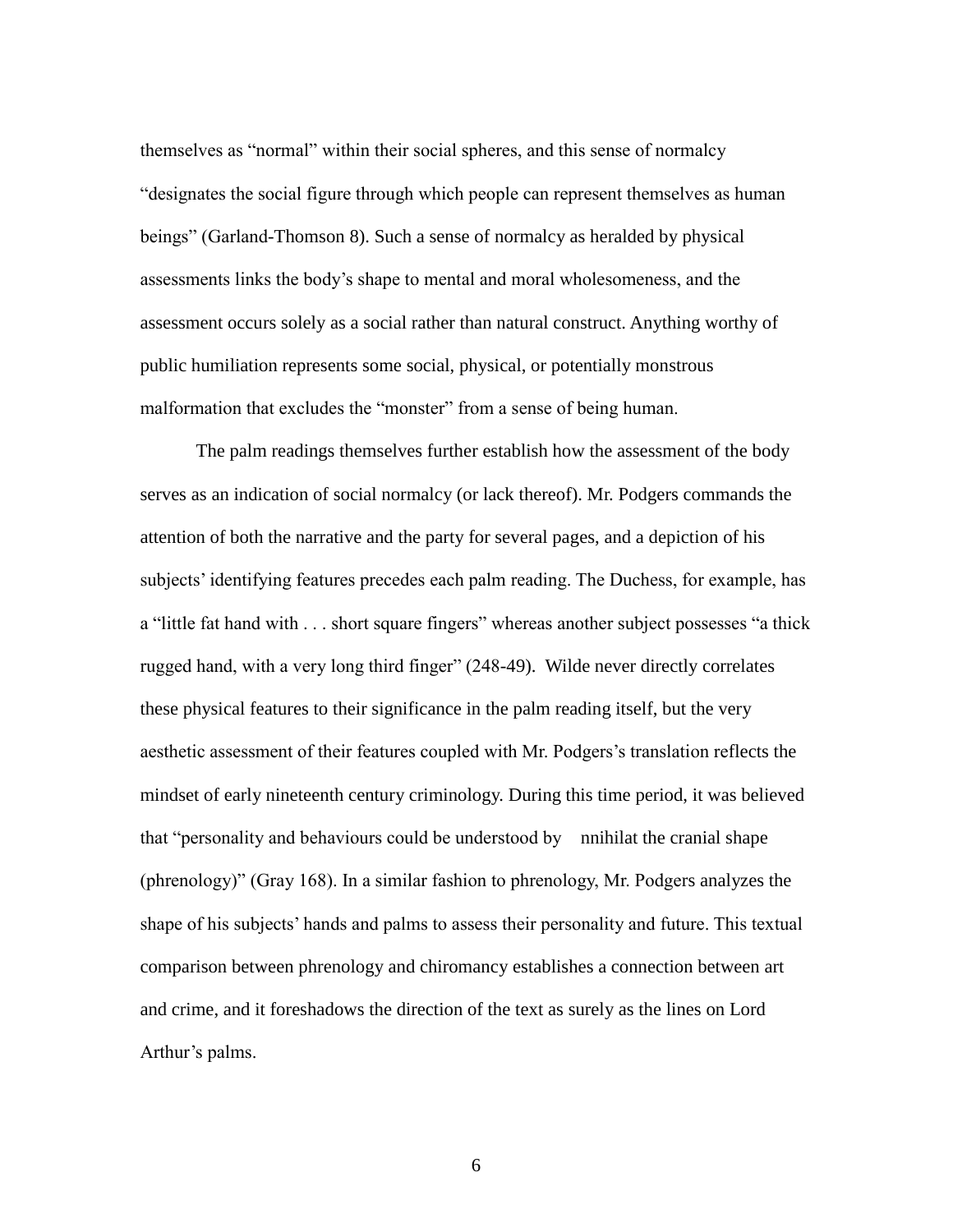Ultimately, the sheer number of people having their palms read, coupled with his initial sensation of macabre curiosity, moves Arthur to have his palm read. This action relates to Elfenbein's discussion of chiromancy and social norms, for she argues that such conformity also serves "as a path to social success" (48). With society's judgment at stake, Lord Arthur has little choice but to participate, or he might appear as though he had something to hide from the party. His participation prevents speculation and displays his normalcy in the face of society. The art form of chiromancy, then, may not have had such a great concern if "aesthetic pursuits [were] set free from the taint of exercising or being the victim of coercive social power" (Goldstone 625). The intermingling of such "coercive social powers" with the appeal of the aesthetic pursuit of an art form provokes Lord Arthur into going through with the reading. This interest reflects, then, his concern for appearances or for the superficial; most importantly, it establishes his willingness to defer to the higher power of society. When Lord Arthur sees the danger of having his palm read, he submits to the social pressures applied to him and participates in the art of chiromancy. In doing so, he presents his body in order to have it classified by society, and he subjects himself to an assessment of "normalcy" determined by surface rather than content.

Upon succumbing to the societal influence, the palm reading becomes Lord Arthur's initiation not only to the world of crime but also to new experiences. Upon having his palm read, "for the first time in his life, [Lord Arthur] himself felt fear" (*PoDG&OS* 251). A similar sense of foreboding later would appear in *The Picture of Dorian Gray*, but in this case the experience appears mutual for both subject and artist.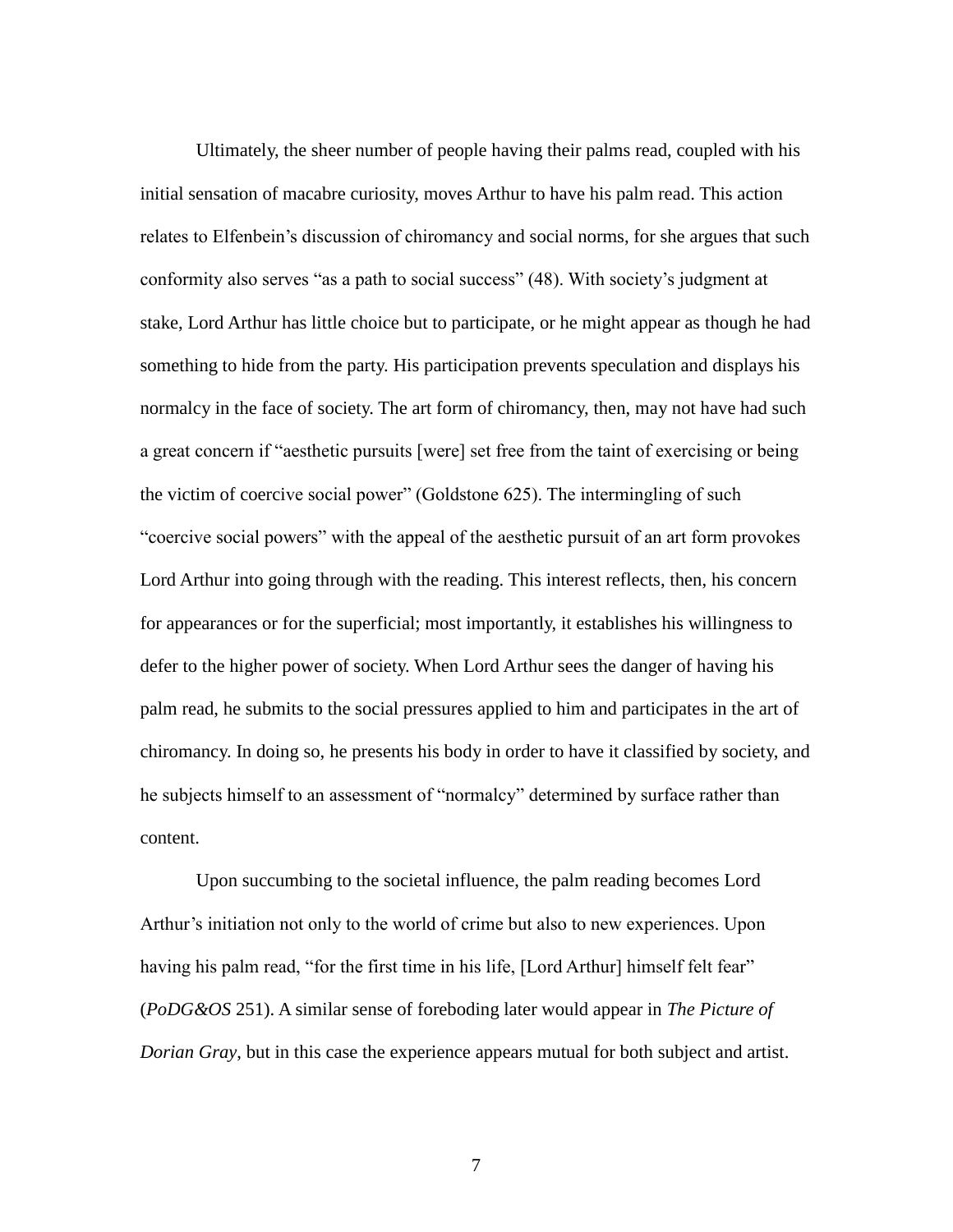Mr. Podgers's "fat fingers grew cold and clammy," and "a shudder seemed to pass through him" upon viewing Lord Arthur's palm (251). Despite the shared experience of dread, Lord Arthur opts to finish the palm-reading with the assertion "tell me what you saw there . . . I am not a child" (254). This demand indicates a degree of influence, for it suggests that Mr. Podgers serves as an older man influencing a youth. Moreover, Wilde emphasizes the fact that Mr. Podgers is a *stranger* influencing the young protagonist, for Lord Arthur later wonders if it could be "written on his hand, in characters that he could not read himself, but that another could decipher . . . some blood-red sign of crime" (253). This underscores Lord Arthur's helplessness in the scope of the situation. The writing on his hand proves elusive to his own interpretation; his interpretation must stem from that of Mr. Podgers' art. This reflects Judith Butler's ideas about the nature of bodily inscriptions. She discusses how the body "often appears to be a passive medium that is signified by an inscription from a cultural source figured as 'external' to the body" (*GT* 129). In this case, the "inscriptions" themselves—the lines on Lord Arthur's palms were present prior to being signified, and Mr. Podgers, as a cultural, external force, still assigns meaning to the inscriptions. Influence, then, becomes interchangeable with this process of signifying via external source; it occurs when an individual projects his interpretation of a body onto the body. This influence is never positive, for the skin "is systemically signified by taboos and anticipated transgressions" by society, as the exchange between Mr. Podgers and Lord Arthur indications (131). Mr. Podgers translates the inscriptions on Lord Arthur's palm as being indicative of a future crime, implying that the bodily inscriptions reveal a monstrous interior. By subjecting himself to this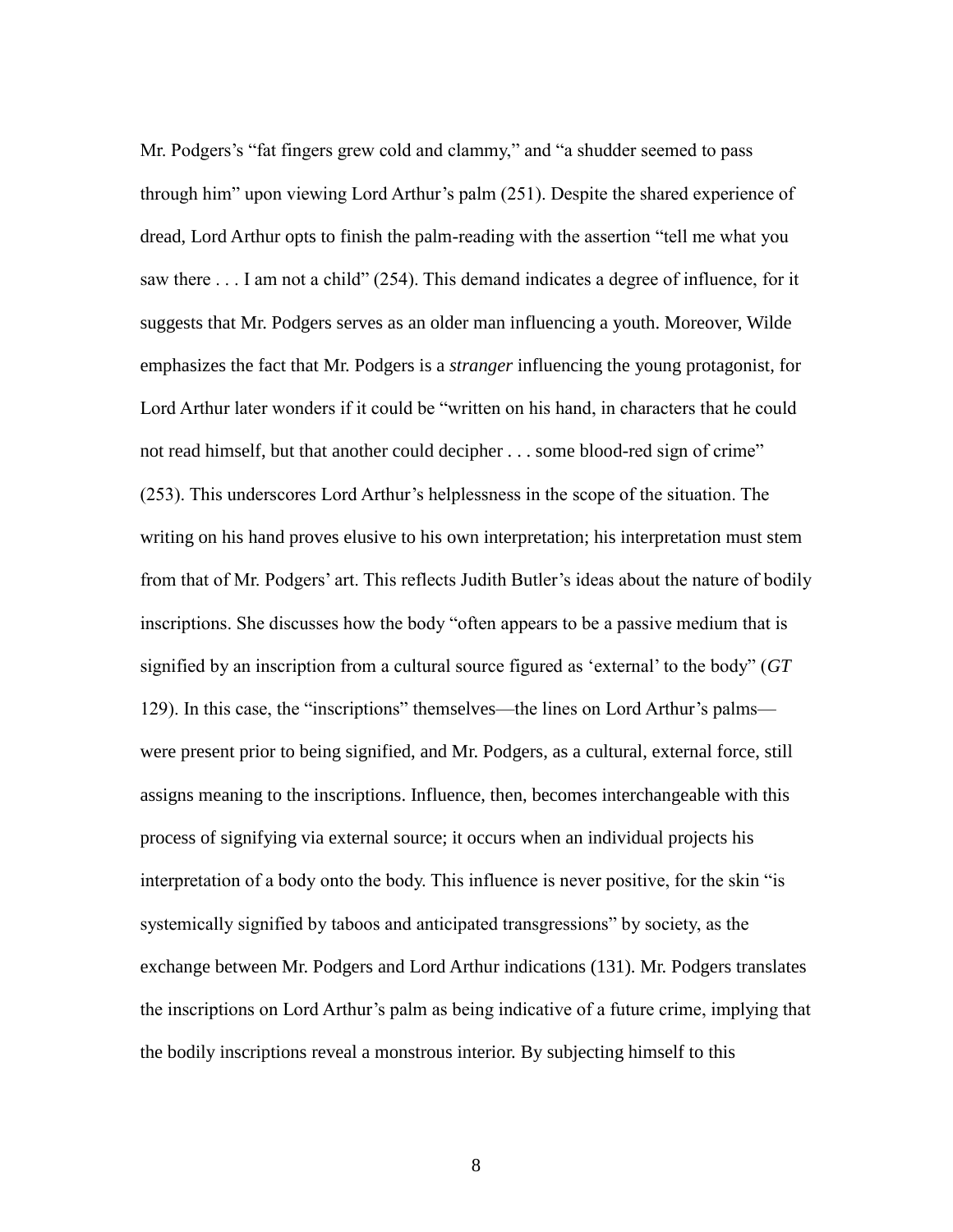influence, Lord Arthur resigns his body to the role of a passive medium and accepts its "anticipated transgressions". This marks the first step in the direction of what Cohen describes as Lord Arthur "unwittingly—witlessly— nnihilate[ing] his own individuality" (105). The exchange implies that Lord Arthur cannot interpret the meaning of his own body and, by extension, his own identity without his society's influence.

Dorian Gray undergoes a similar process through influence. He first learns about society from his interactions with two older men—Basil Hallward and Lord Henry Wotton. In fact, "the key term in [the novel] for the relation between the older men and the younger is influence," and this influence becomes central to the plot from the first chapter (Elfenbein 498) After Basil describes his initial meetings with Dorian, Lord Henry insists on meeting Dorian, and he confirms Butler's view of such "influence" by postulating that "there is no such thing as a good influence . . . All influence is immoral immoral from the scientific point of view" (*PoDG&OS* 21). Already, this statement foreshadows that the forthcoming interactions between man and youth can only lead to the discovery of a monstrous inscription. The influence in this novel corrupts because of how the older men view it as a matter of indulgence, or an opportunity to engage in a pleasurable activity. After their initial meeting, Henry reflects on Dorian's disposition, and he suggests that "there was a real joy in [the exercise of influence] perhaps the only satisfying joy left to us in an age . . . grossly carnal in its pleasures" (*PoDG&OS* 44). Influence, then, becomes a means of pleasure for the wielder of influence. This reveals how the cycle of influence and inscription perpetuates itself within society; the prospect of inscribing a translation onto a body, regardless of whether the body is classified as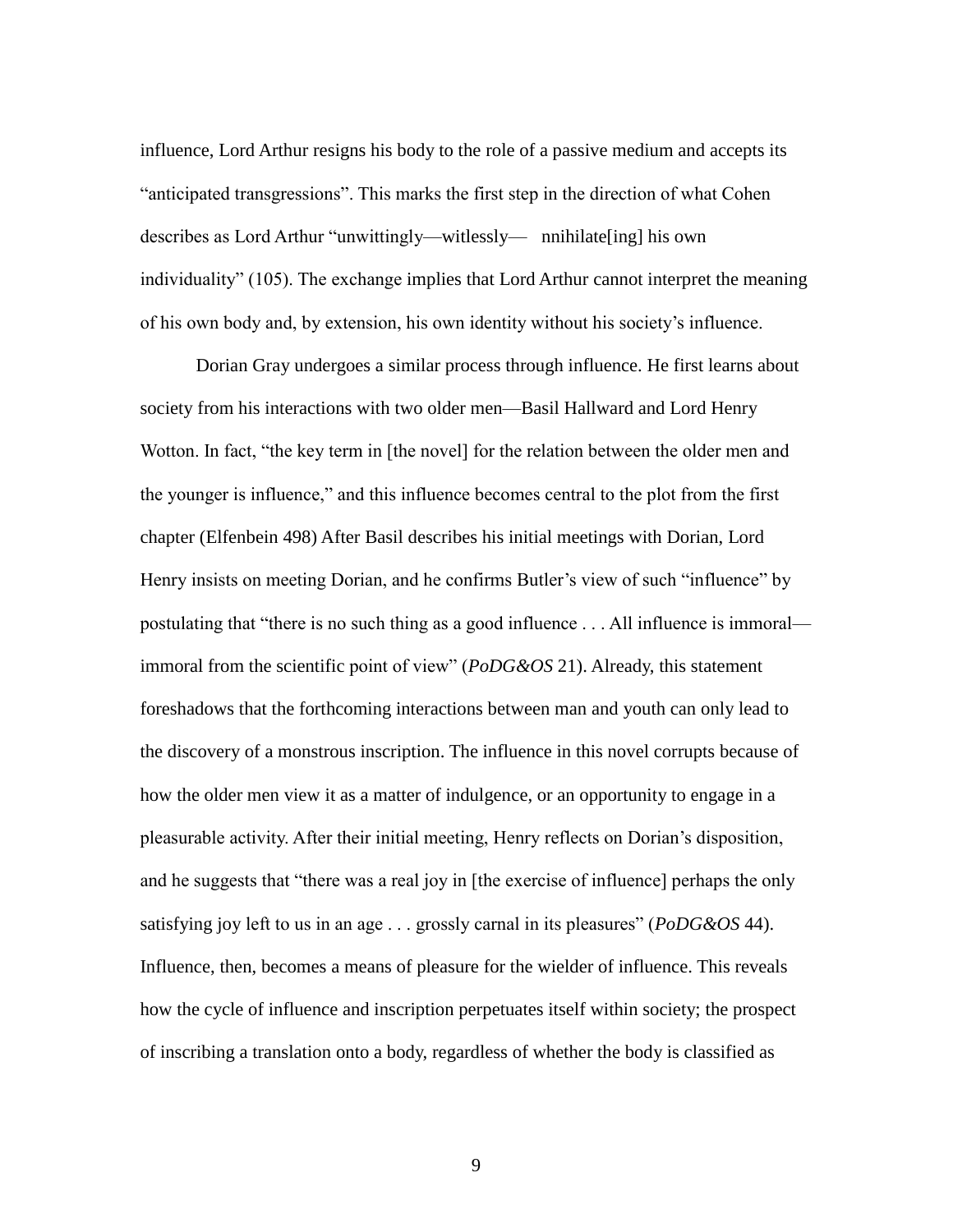"normal" or "monstrous," conjures a rich sensation of pleasure. Society's attempts to master the monstrous through classification ensure that the wielders of influence are unmarked bodies, for, as previously stated, such mastery drains the monstrous of its power. Indeed, Basil describes Lord Henry as "an extraordinary fellow . . . [who] never say[s] a moral thing, and . . . never do[es] a wrong thing" (12). The rift between saying and doing establishes how appearances have priority over the verbal; Lord Henry is not signified as a monster, therefore he does not act as one despite his amoral speech. His body is not marked by predicted crimes, granting him "status, privilege, and universality" (Garland-Thomson 130) This illustrates how an unmarked body (or a body that is not inscribed with future crimes) occupies a space of privilege and "normalcy" in society, enabling the unmarked body to wield additional influence and gain more pleasure.

As was the case with Lord Arthur, the prospect of influence creates a new experience for Dorian, who reflects that Henry's words "had touched some secret chord that had never been touched before" (*PoDG&OS* 27). This sensation mirrors Lord Arthur's feelings of fear upon being confronted by influence, for, like Lord Arthur's fear, the "secret chord" presents Dorian with a novel experience. Similarly, the new sensations cause Dorian to become afraid of Lord Henry and, also, "ashamed of being afraid" (29). He acknowledges, with his shame, that he is on the verge of a significant experience and discovery, and so he fears the source of the influence more so than its result. Conversely, Lord Arthur feared the result (that of inescapable crime) more so than the inconspicuous Mr. Podgers. This distinction proves to be the first great difference between Wilde's two monsters. Though Dorian does experience fear, he appreciates the "impressions or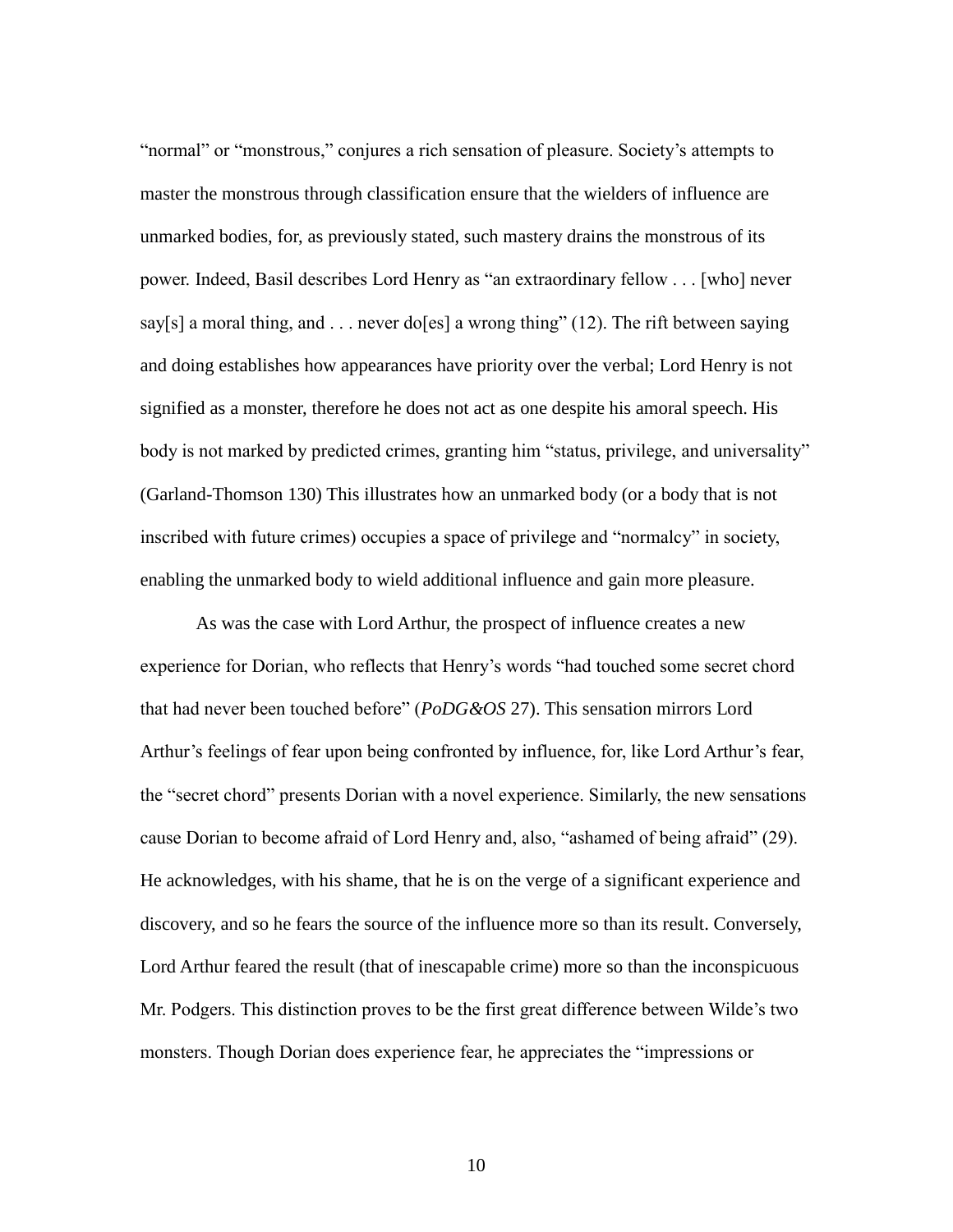experiences that are felt to possess an intrinsic significance"—impressions that were so fundamental to the practice of Aestheticism (Chai xi). He does rely on Lord Henry's influence—and, by extension, the influence of aesthetic pursuits—to decipher the significance of his new experiences. As such, his body, too, serves as a passive medium, but his suspicion of the external, cultural force will eventually distinguish him from his counterpart Lord Arthur.

The older men use their influence to establish that Dorian's worth stems from his youth and his beauty. This proves remarkably different from the influence of Mr. Podgers, who deciphers the contents of Lord Arthur's palm to read the inscription of crime. In fact, neither Basil nor Lord Henry acknowledges the prospect of crime in Dorian's physical form; they only express concern for his beauty to fulfill their own personal need for pleasure. Upon taking note of Dorian's "finely-curved scarlet lips, his frank blue eyes, [and] his crisp gold hair," Henry later remarks that "there is absolutely nothing in the world but youth" (*PoDG&OS* 24, 31). This testament causes Dorian to become concerned with his physical visage; it emphasizes the worth of beauty in his society and intimates the consequences of growing old. Most importantly, it causes Dorian to experience a Lacanian mirror-stage. He views Basil's finished portrait of himself with new eyes, and it causes his cheeks to flush "for a moment with pleasure" (33). Henry's interpretation of his youth enables Dorian to identify his own beauty and, in the words of Lacan, Dorian "assumes an image . . . [an] *imago***"** as a result of this new interpretation (Lacan 1164). The outward reflection of the portrait, which also serves as Basil's artistic interpretation of Dorian's body, provides Dorian with a likeness of himself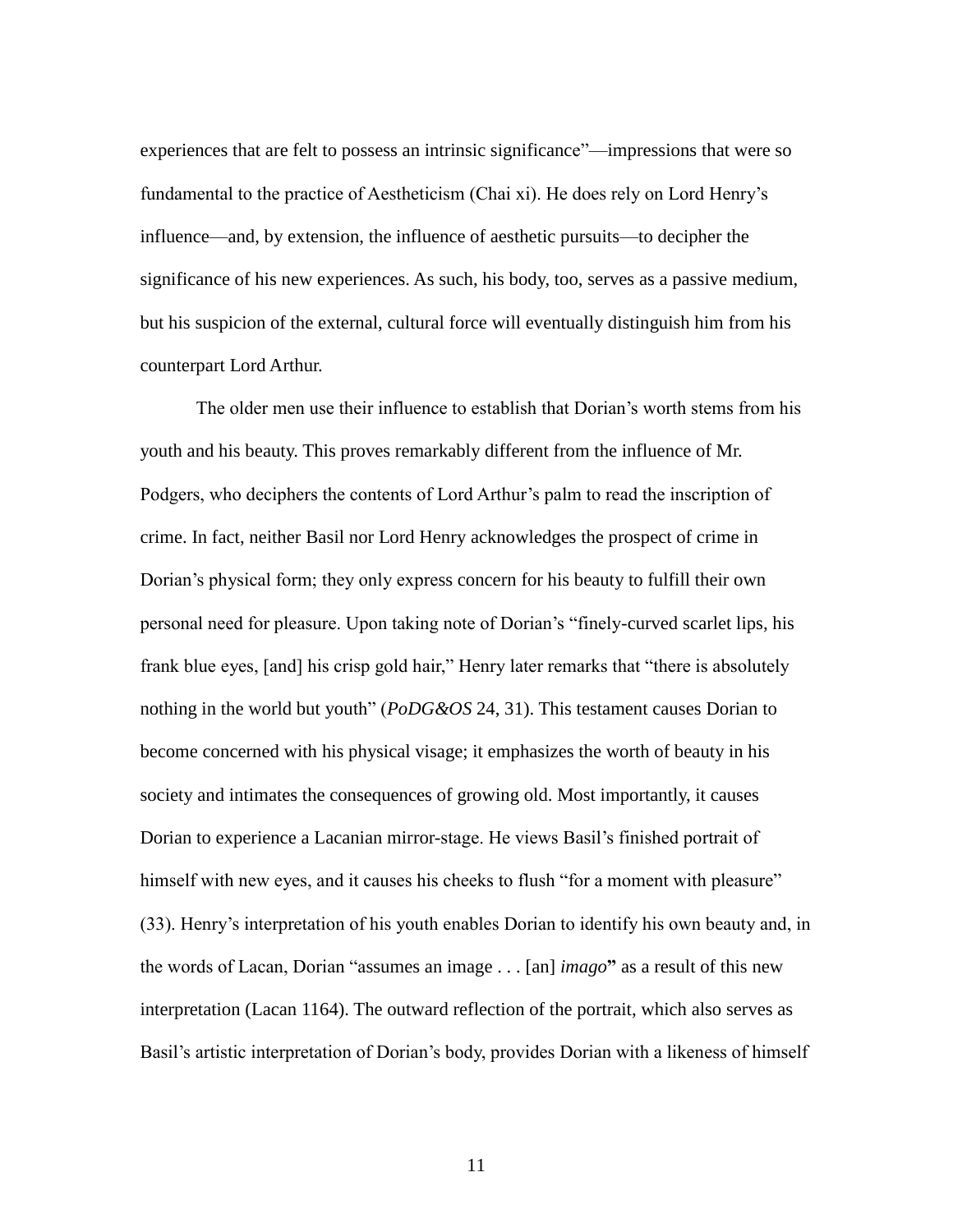and an understanding of how society views that likeness. In this case, as it was with Lord Arthur, Dorian requires external influence and interpretation to understand his own body and experiences. Dorian, however, comes to comprehend the worth of his appearance, and this comprehension provokes him to create his own bodily inscription—one that is inspired by but ultimately free of societal influence.

He accomplishes this by claiming his *imago* as his physical body rather than fleeing from the aesthetic interpretation of his corporeal body. This desire steps beyond Lacan's mirror stage to a more Aesthetic ideal in that Dorian, ultimately, strives to substitute life with art. This ideal lies at the core of Wilde's aestheticism; indeed, Pater and Wilde "both prefer the experience of art to the experience of life" (Cohen 111). If the body and the acknowledgement of the self serve as the path to experience, then Dorian strives to make this Aesthetic ideal literal. He invokes the power of the painting with nothing more than a simple exclamation: "if it were I who was to be always young, and the picture that was to grow old!" (*PoDG&OS* 34). In this way, Dorian expresses how he wishes his *imago* would become a permanent fixture of his outward appearance. Beyond the simple, Aesthetic desire to experience art more so than life, Dorian's concern reflects a fear that life loses value without beauty and, more importantly, that *he* loses his value once he is no longer beautiful. This suggests that beauty, too, is socially desirable; beauty, especially in an Aesthete society, grants privilege and serves as an ideal. This sentiment begins what Pater, in his review of the novel, describes as Dorian's "unsuccessful experiment in epicureanism," or Dorian's wanton pursuit of pleasure through a beautiful life (Beckson 85). The reasoning behind the experiment's unsuccessful nature becomes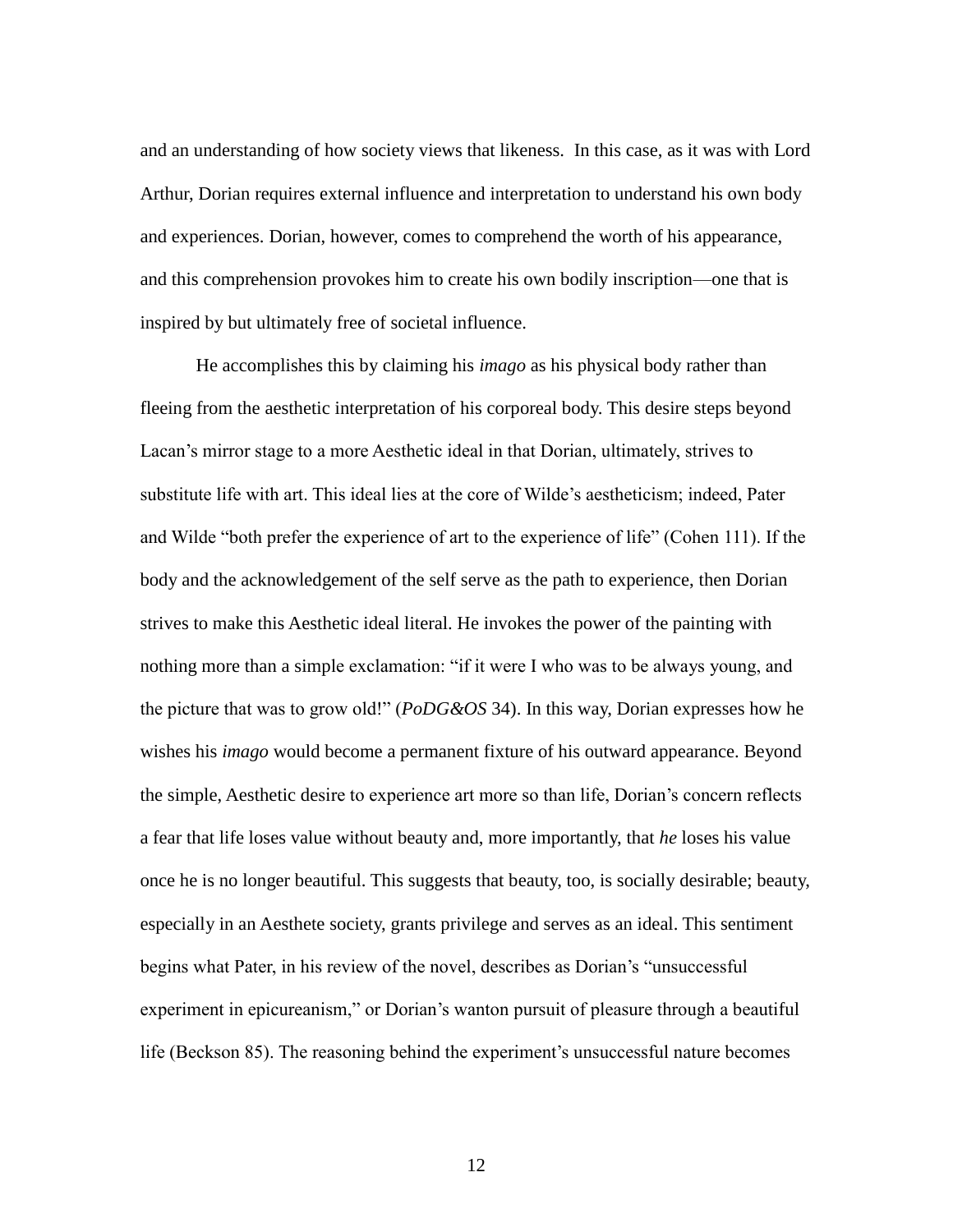relevant later; for now, let us focus on the epicureanism itself. It demonstrates Dorian's unabashed obsession with the aesthetic and pleasurable. This passion also provides the framework for the unspoken deal he makes with the portrait, for Dorian promises to give "everything . . . [and] his soul for" the permanence of youth (*PoDG&OS* 34). Though no grinning Mephistopheles appears in the text to seal the deal, Wilde makes it clear that the deal comes to pass instantaneously. The change in Dorian's behavior proves palpable, for Dorian bemoans that he serves no purpose to Basil beyond being "a green bronze figure" for him (34). Here, the soul of the art becomes inseparable from the subject, and Dorian's soul and persona become inherently connected to the painting. Indeed, he exclaims that "the painting is part of me. I feel that" (35). Not only are the painting and subject inseparable, but there is a tangible link of shared experience forged between the two. In his desire to indulge ceaselessly in epicurean behaviors, Dorian permanently fuses his body with society's interpretation of his image. This substitution, however, will eventually enable Dorian to conceal his own bodily inscriptions from his society, and the painting itself will come to bear the burden of his monstrous nature.

Though Lord Arthur's palm does not necessarily provide him with a glimpse at his own reflection, the involvement of criminology and societal influence in the interpretation of his palm does allow for a simulacrum of an *imago*. The lines provide insight into his own reflection by society; Mr. Podgers validates his existence not as a figure of beauty but as a murderer. Unlike Dorian, however, Lord Arthur resists the reflection of himself that Aesthetic influence presents to him. As Cohen astutely points out, Lord Arthur's response to Mr. Podgers's interpretation is to turn away and exit the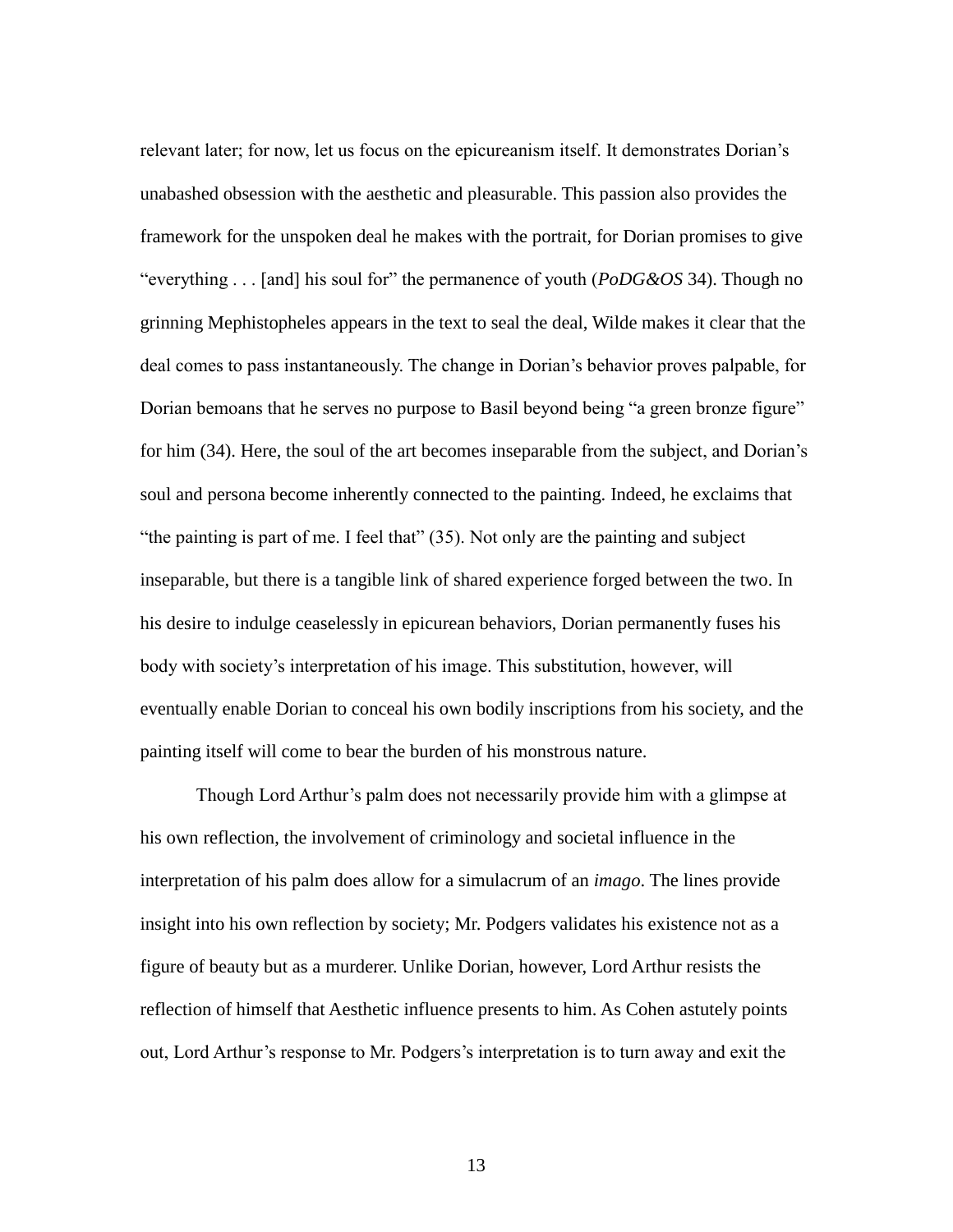party. This "symbolic turning frees him from evil and initiates his second life" (107). Though Cohen wisely interprets the significance of Lord Arthur's departure, the eventual murder suggests that his "turning" was not solely responsible for Lord Arthur's deliverance from evil. He may flee the scene of the party, but he ultimately accepts his role as a murderer, noting that its inscription on his body marks his crime as "Fate" (*PoDG&OS* 253). Lord Arthur's turning, then, is an initial and incomplete rejection of the crime inscribed on his body. His second rejection occurs when he begins to plan the crime, for he decides to proceed on account of societal duty rather than personal indulgence. Upon studying the implications of his murder in conjunction with his love for Sybil Merton, his fiancé, Lord Arthur recognizes "where his duty [lies]," and he becomes "fully conscious of the fact that he had no right to marry until he had committed the murder" (259). Therefore, the crime inscribed on his body becomes no more than a matter of tedious duty or a chore. In his criticism of "Lord Arthur Savile's Crime," Ernest Newman recognizes this strange shift and remarks how "Lord Arthur has not the slightest compulsion about doing the murder, but feels very strongly about the dishonor involved in marrying an innocent girl before the wearisome business is completed" (Beckson 206). Their motivation presents a larger contrast between Wilde's two monsters, for Lord Arthur acts receptive of his bodily experiences, yet he rejects his appreciation of them in the name of ethical and societal duty. In brief, he defies his nature in favor of adhering to societal norms. Such defiance develops his monstrous nature, and it provides the first indication of how Wilde will craft him into the second definition of monster through the duration of the story.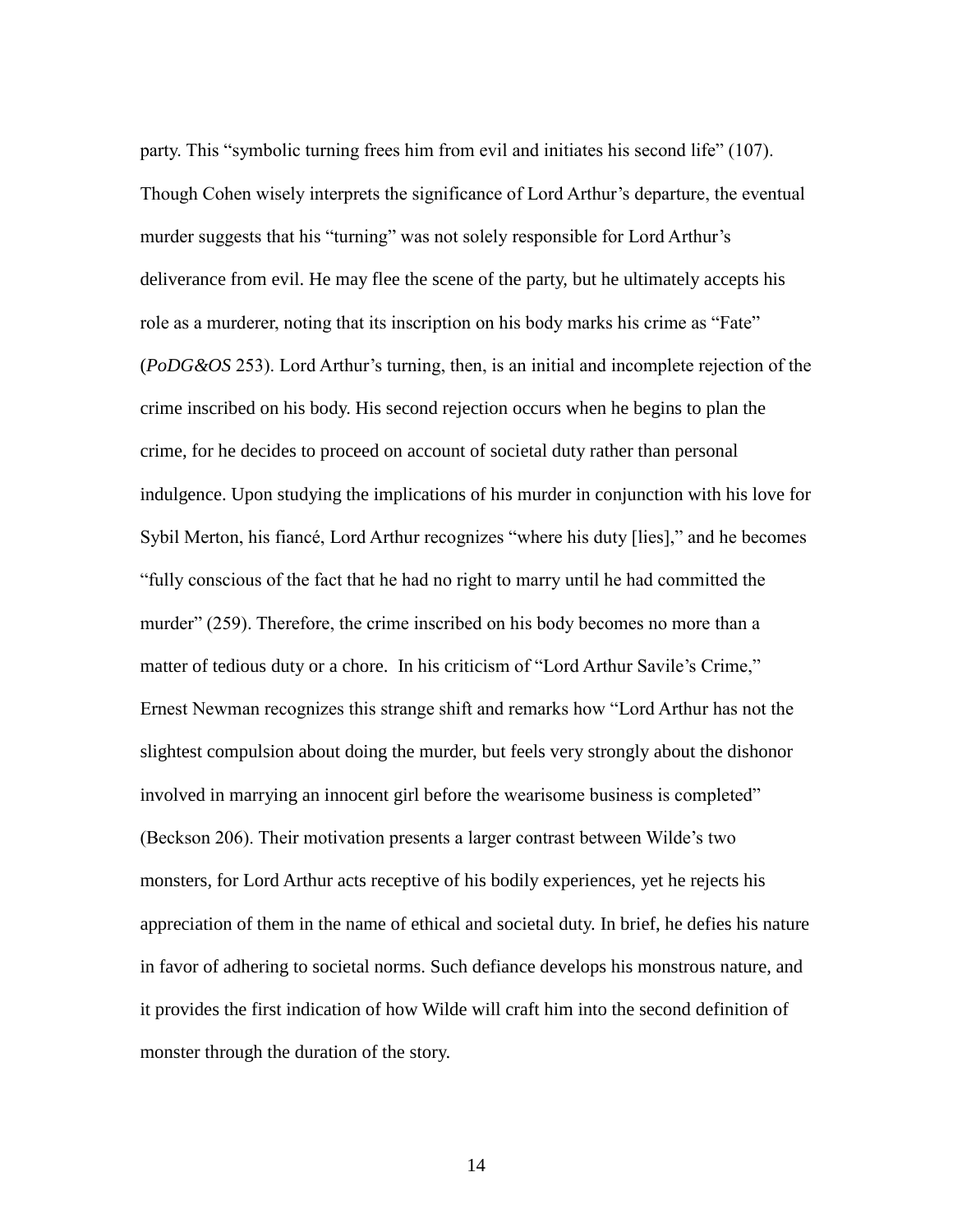The progression of influence and experience for either character provides insight into why the characters opt to indulge in both art and crime, and it develops their physical and spiritual connection to the artists themselves. However, the behavior that results from this pattern of influence and experience proves most indicative of how an indulgence in personal, aesthetic desire ultimately results in corruption. For example, the method of Lord Arthur's murders, in particular, demonstrates how he maintains a close relation to aesthetic pursuits without entirely succumbing to his desires or relinquishing his duties towards his fiancé. In all but the last murder, Lord Arthur carefully considers aesthetics as secondary to social expectations during his plots to kill. His initial decision to procure a poison for Lady Clem is a consequence of his fear of causing scandal; he worries that Sibyl's father "might possibly object to the marriage if there was anything like a scandal," and, he decides, on the basis of social duties rather than aesthetics, to avoid a murder that could be traced back to him (*PoDG&OS* 262). Despite this unfaltering concern with duty, his methods of murder appeal not only to his aestheticism but also to that of his victims. With his attempted murder of Lady Clem, Lord Arthur knows of her heartburn, so he acquires a poisonous pill to give to her as a "cure." He takes into account the presentation of the pill, for he puts "the capsule into a pretty little silver *bonbonniere . . .* [and throws] away Pestle and Humbey's ugly pill-box" (263). This additional effort hardly amplifies the efficiency of Lord Arthur's plot, for he could have just as easily delivered the *bonbon* in its original packaging. The fancy box emphasizes his attention to aesthetics with regard to Lady Clem's death; even after she dies of perfectly natural causes, he preserves the box's art by allowing Sybil to have it, remarking that he "gave it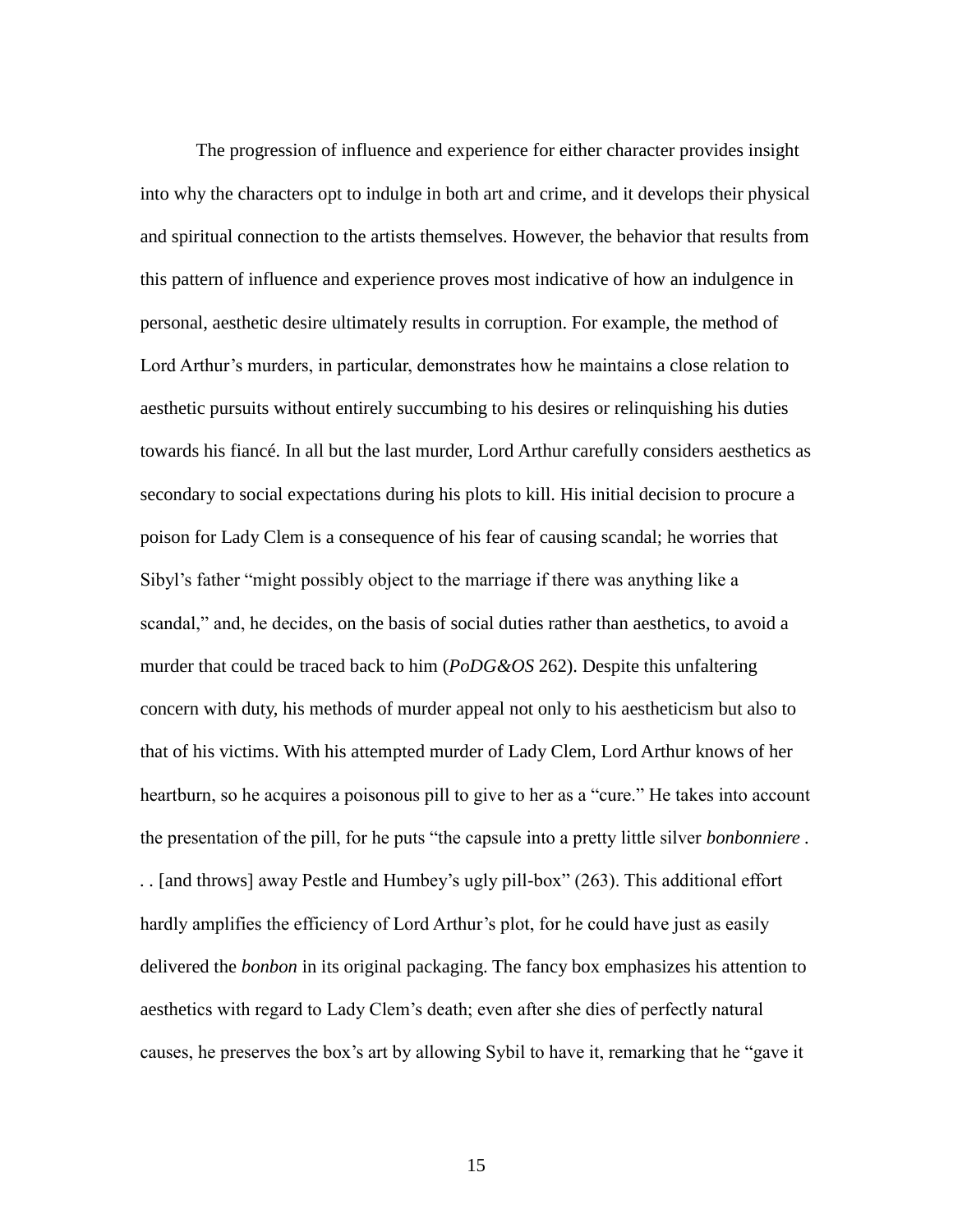to poor Lady Clem [himself]" (268). This most dubious act of re-gifting, in a sense, demonstrates Lord Arthur's appreciation for the art employed in the act.

Even in his next attempted murder—that of the Dean of Chichester—Arthur again pays attention to the aesthetic desires of his target. He considers the Dean's "wonderful collection of timepieces" in his plot (269). The timepieces provide a pleasurable experience through the aesthetic pursuit of collecting them, so, as a result of this consideration, Arthur has a "pretty little French clock" crafted with a "round cake of dynamite" (272). The clock proves ineffective and again serves the role of a pretty gift, for Jane Percy later ponders in a note whether "Arthur would like one for a wedding present" (275). As such, Lord Arthur allows for some indulgences into Aestheticism, but his primary concern remains that of duty rather than self-indulgence. Even his forays into Aestheticism are done with the intent of indulging his would-be victims rather than furthering his own, personal experience. Crime remains a chore, and this represents how Lord Arthur defers to the expectations and desires of the society around him. Such deference creates a conflict between his own desires and his actions, and this later enables his monstrous nature to take form.

Dorian, conversely, seeks to fulfill the destiny that Lord Henry prescribes to him as a matter of self-indulgence. Prior to Dorian substituting his portrait for himself, Henry predicts a future of "a new Hedonism" for Dorian, of which he "might be a visible symbol" (31). In other words, Lord Henry foresees a future in which Dorian might exert influence over society and influence others, as well. This prediction is rather striking in its difference from Mr. Podgers's portent of murder, and even more striking is how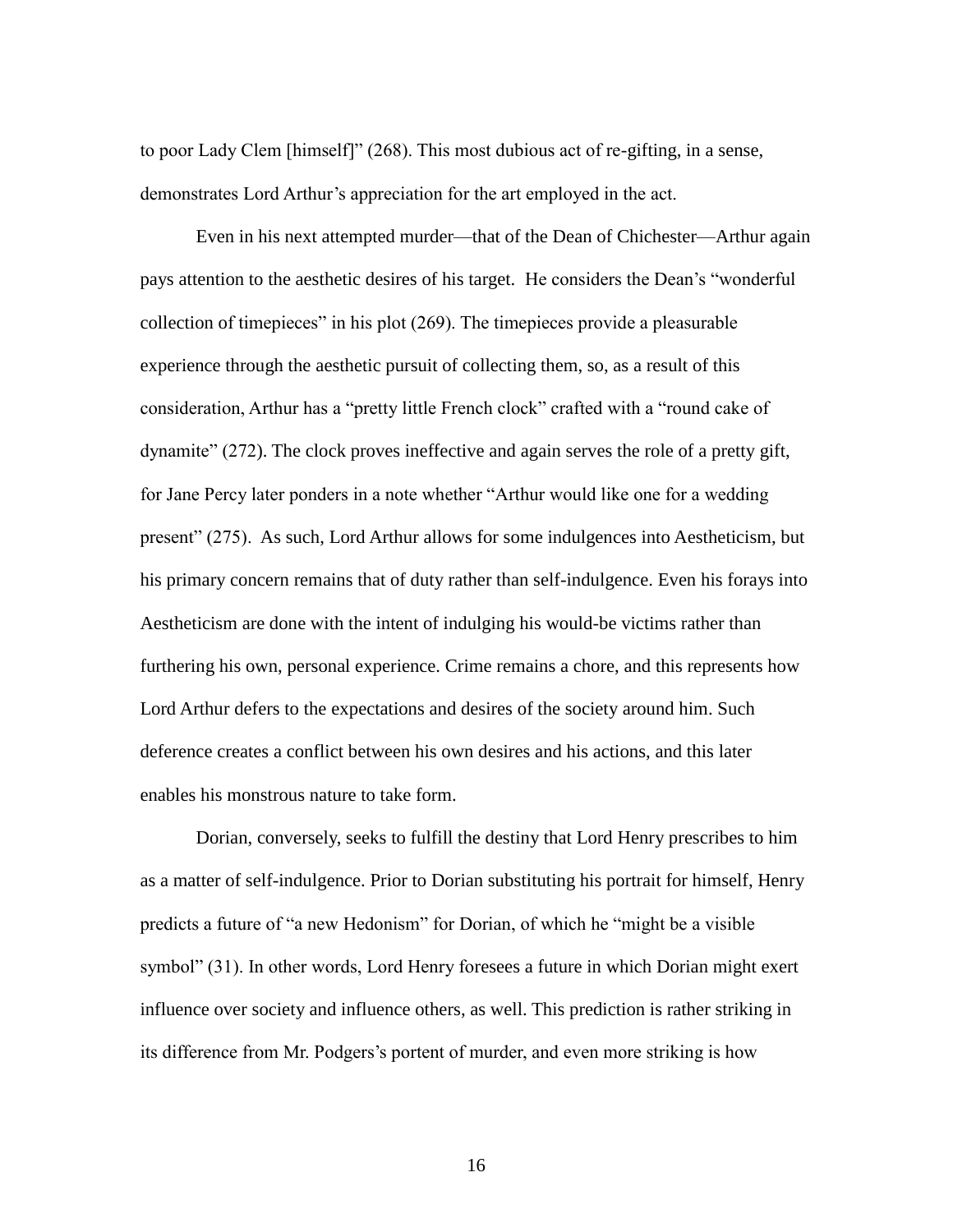Dorian's forays into this hedonism result in his becoming a marked criminal. The first indication of his descent into crime, naturally, serves as his infliction of mortality upon the painting itself. Upon realizing that his cruelty had warped the painting, "a sense of infinite pity, not for himself, but for the painted image of himself, [comes] over him" (101). This sense of pity relays an initial sense of moral conscience, for he pities how the reflection of his soul would decay through his actions. Quickly, his emotion metamorphoses from guilt to a morbid fascination. Dorian shifts from mourning "the pity of it" to believing that "there would be a real pleasure in watching it" age in his place (116). Beyond simply inflicting mortality onto a masterpiece, Dorian takes his indulgences further by believing that he would gain pleasure from watching the painting decay in his place. He relishes in the actual inscription of his crimes upon his body through the painting, and, in doing so, he gives himself incentive to allow his monstrous nature to run wild.

The destruction of art becomes an aesthetic experience itself, then. It provides a means of pleasure through the observation of its destruction, and the experience of pleasure has significance through the fact that the Dorian's body remains the *imago* rather than the portrait. This substitutes the saying "*L'art pour l'art*" that so often serves as a tenet for Aestheticism. It implies an appreciation for art that transcends both moral and utilitarian purpose; in the case of Wilde's novel, Dorian exhibits an appreciation for art because it reflects the decay of his soul while preserving the beauty of his body. As Wilde phrases it in the introduction, "no artist has ethical sympathies" (6). When the abuse of art becomes an art, then that, too, falls within the notion of art for art's sake, for it is still art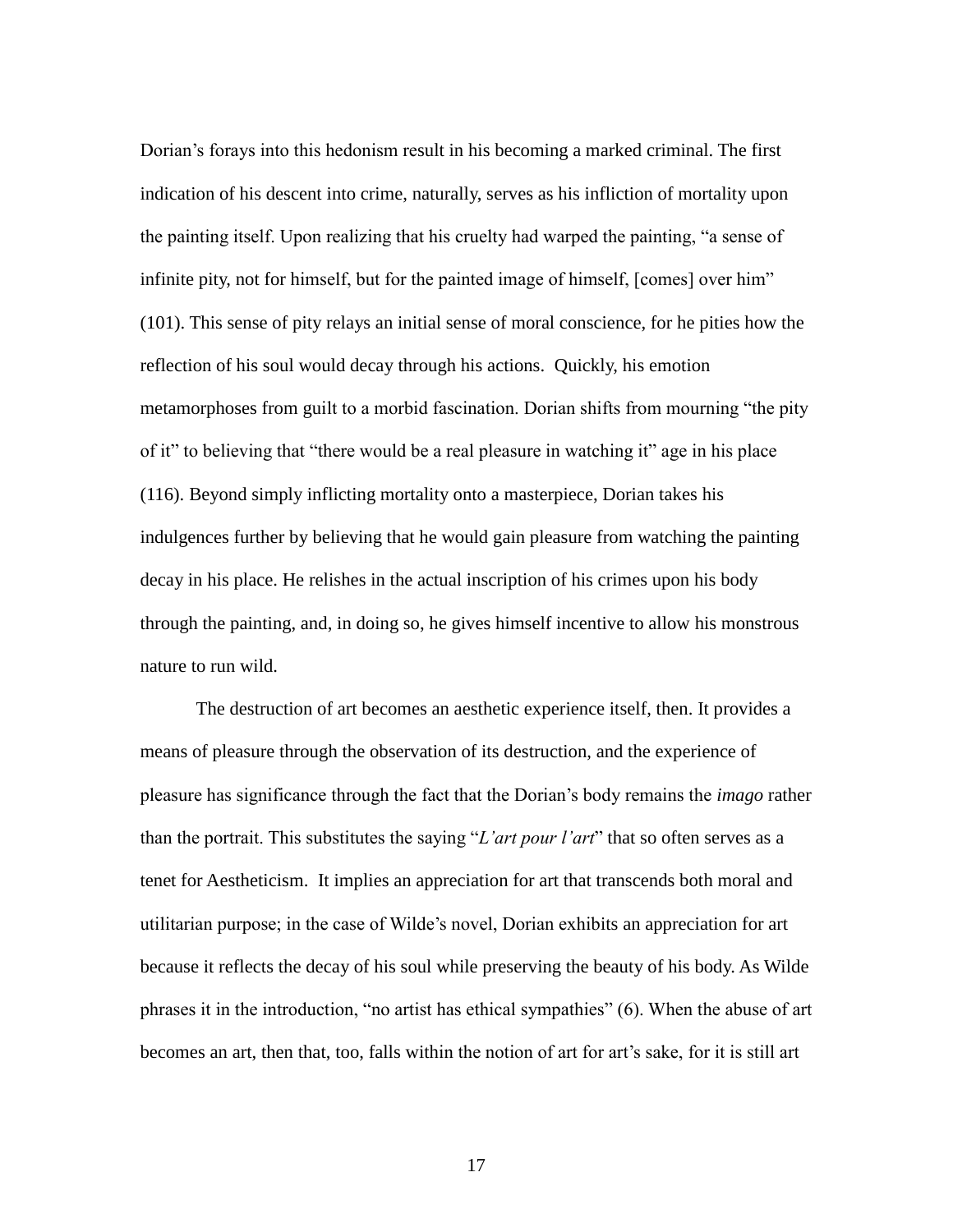without "ethical sympathies." It also highlights how such wanton indulgences ultimately result in corruption and eventual damnation of the self. Indeed, in defense of *The Picture of Dorian Gray*, Wilde states that "the real moral of the story is that all excess, as well as renunciation, brings its punishment" (Beckson 72). Dorian indulges in excess through his epicurean pursuits, and his renunciation is not a rejection of aesthetic indulgences but a rejection of his society. His soul's corruption brings him a great deal of pleasure, and his observation of it becomes another indulgence on a long list of epicurean pursuits. This is highlighted by Dorian's thought that "Art, like Nature, has her monsters" (*PoDG&OS*  147). As an embodiment of art, he recognizes his existence as a monster of his own creation, and it invokes in him a sense of "curious delight" (147). Because he enjoys observing the decay of his portrait, Dorian revels in the experience of his own monstrous deeds as an art form.

Beyond the artists and monsters, the women of either text play a pivotal role in displaying the decay of indulgence into corruption, and they also provide additional insight into the varying fates of Wilde's monsters. Moreover, their bodies act as vessels for art itself. Dorian first describes Sibyl to Lord Henry as having "not merely art, but consummate art-instinct, in her" (*PoDG&OS* 65). Art, in Sibyl, exists as an interior medium that only manifests itself when she performs. Dorian insists that she has "personality also," yet he previously asserted that she "never" is Sibyl Vane (62-63). These prove to be a series of contradictory praises. If Sibyl has personality but is never herself, then her personality stems only from the manifestation of her art. Furthermore, she cannot embody true art if art itself exists consummately within her; instead, her body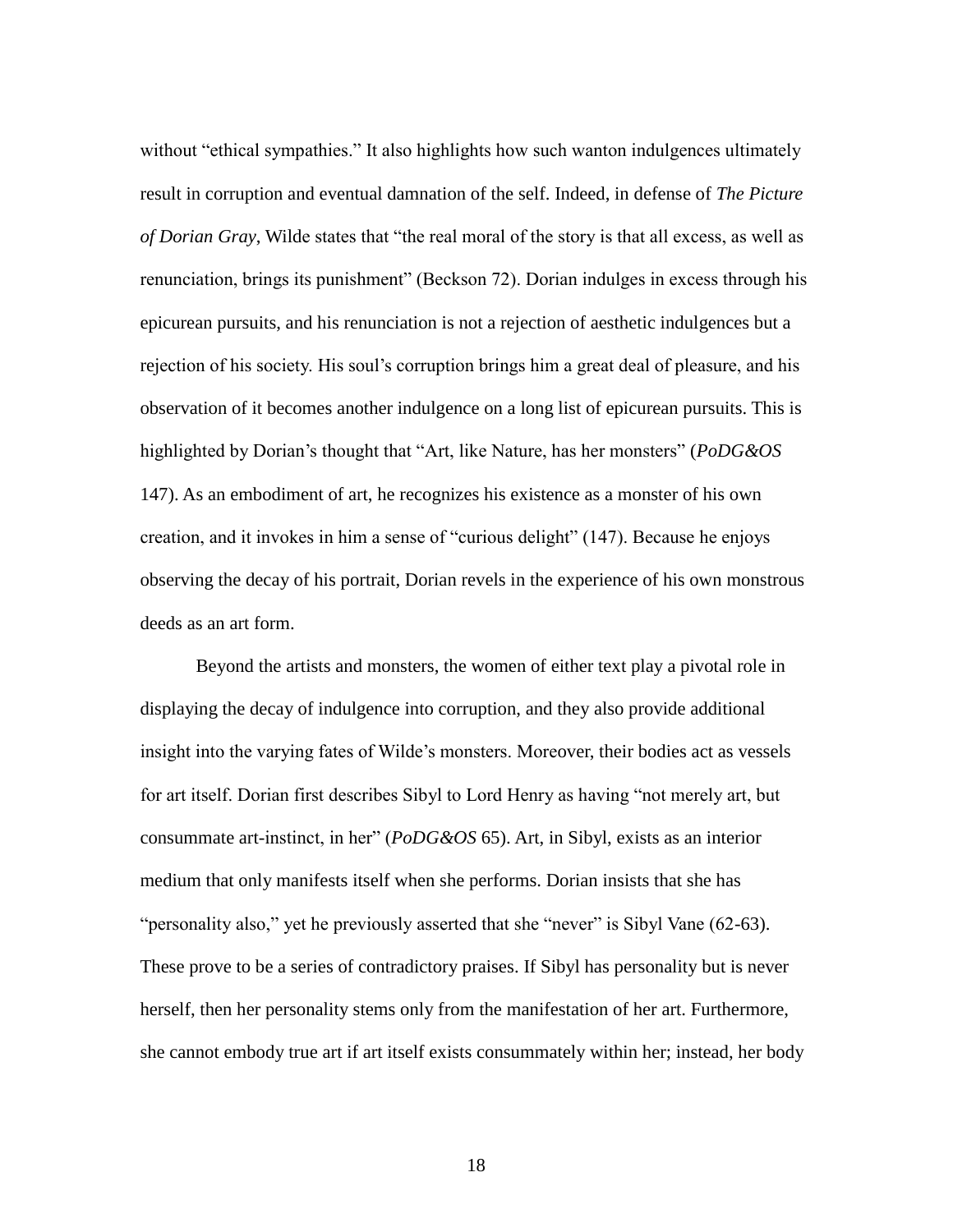serves as a vessel for art rather than a tangible substitution of art for life. Sibyl's existence is "collapsed into a set of figural functions" by this series of contractions (*BTM* 53). In Dorian's eyes, Sibyl must play the role of actress and art form, but she may never be herself. Dorian exclaims that he wants a "breath of [their] passion to stir [dead lovers'] dust into consciousness, to wake their ashes into pain," invoking the famous lovers of past plays or art with his statement (62). Dorian aspires to obtain an art that surpasses earlier masterpieces with Sibyl. He uses her to experience that which he has already experienced vicariously through art. Ablow postulates on this notion of vicarious experiences:

 Art . . . also makes us experience that self as if it belonged to somebody else. And, of course, this seems to be precisely the point, for this vicariousness, self-alienation, or internal distantiation serves to transform feelings that seem both self-evidently true and our own into things we can take as objects of pleasure and interest. (180)

The notion of experience of "self as it belonged to somebody else" certainly applies to Sibyl, who fails to ever be Sibyl Vane, and Dorian's appraisal of this aspect as art effectively implicates how her art may enable them to experience a passionate love that does not belong to them. The romance that Dorian suggests would be consumed as an "object of pleasure," as Ablow suggests, rather than a traditional romance.

Sibyl's death provides another glimpse into how a wanton indulgence of pleasure and beauty ultimately proves destructive for both the thing of beauty and the viewer himself. As a man of superficiality, Dorian consumes the "art" within Sibyl and robs her of her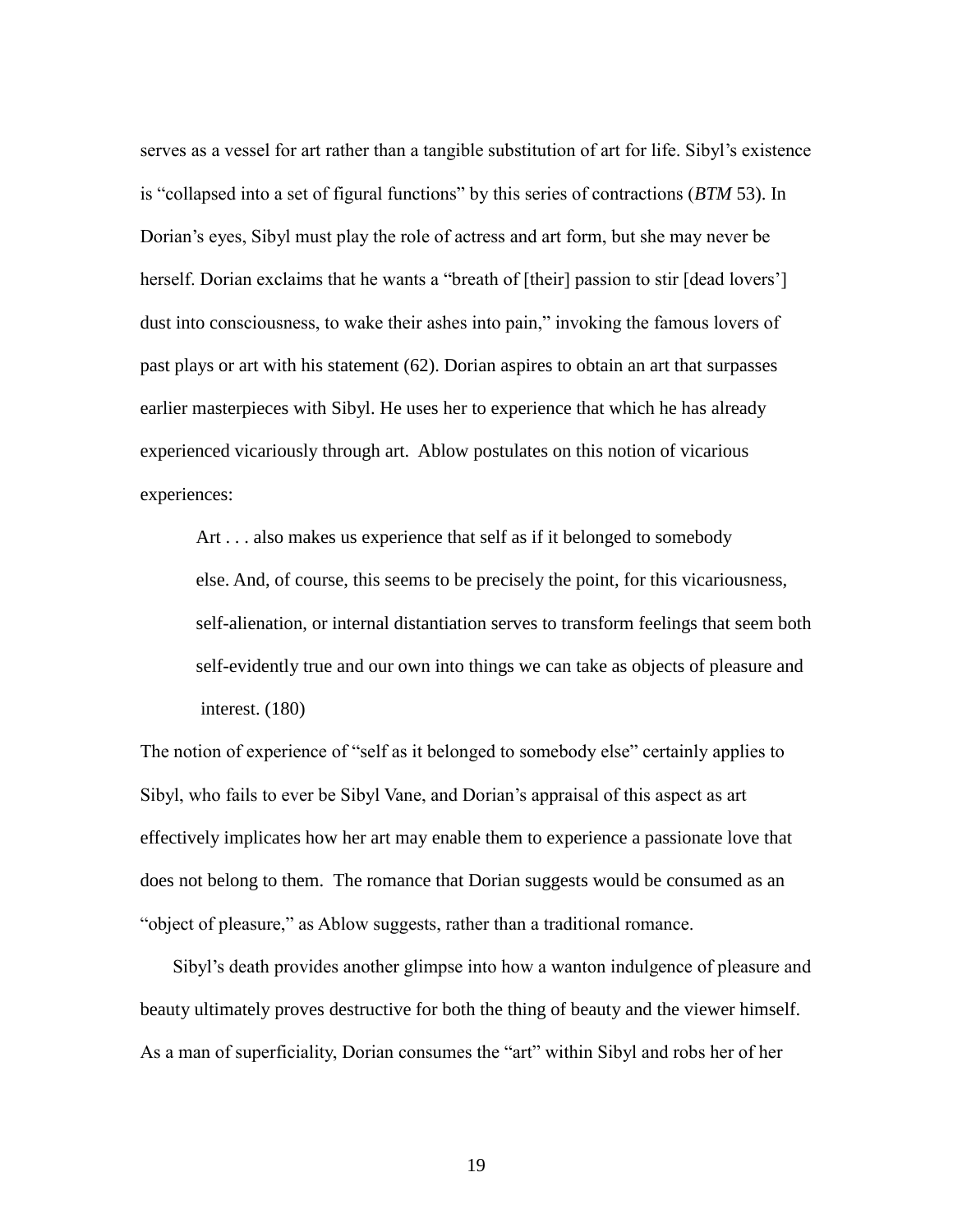role as vessel. When she performs after their engagement, her lines "were spoken in a thoroughly artificial manner" (*PoDG&OS* 92). Her ability to become other characters originally enraptured Dorian Gray, yet upon being proposed to, Sibyl Vane abruptly becomes incapable of serving as art's vessel and becoming anyone other than herself. She exclaims that Dorian has revealed that "all art is but a reflection" of true love (96). Her perception of art, of course, conflicts with Dorian's. Elfenbein reflects on this phenomenon, blaming in particular Sibyl's relation with Tennyson's the Lady of Shalott: "the Lady . . . turns . . . to see Lancelot and subsequently dies. Sibyl . . . has discovered true love and acts badly; . . . her poor acting leads to Dorian's scorn and her eventual suicide" (490). She experienced the vicarious pleasures of art prior to meeting Dorian, and then he moved her to adore realism over the superficiality of art. Dorian, conversely, loved the art in her rather than her real life. He based his amorous feelings for her solely upon his interest in her as another piece of art to give him pleasure. According to his inward musings, Dorian gives Sibyl his love because "he had dreamed of her as a great artist . . . [but] she had been shallow and unworthy" (*PoDG&OS* 100). The accusation provides insight into the decay of Dorian's standards. "Shallow," in his definition, deals with reality and legitimacy; substance, then, proves to be the beauty of art and indulgence. In short, he feels that Sibyl's embracement of "real" love makes her too shallow to be filled by art's inspiration; her passion for him occupies that interior space and makes her a poor vessel. He perceived Sibyl's "actual life [as] but a shadow . . . [of] her existence upon the stage" (Chai 22). When her life becomes more than a figment of her existence in theater, the resulting lack of art renders Sibyl as lifeless to Dorian and, by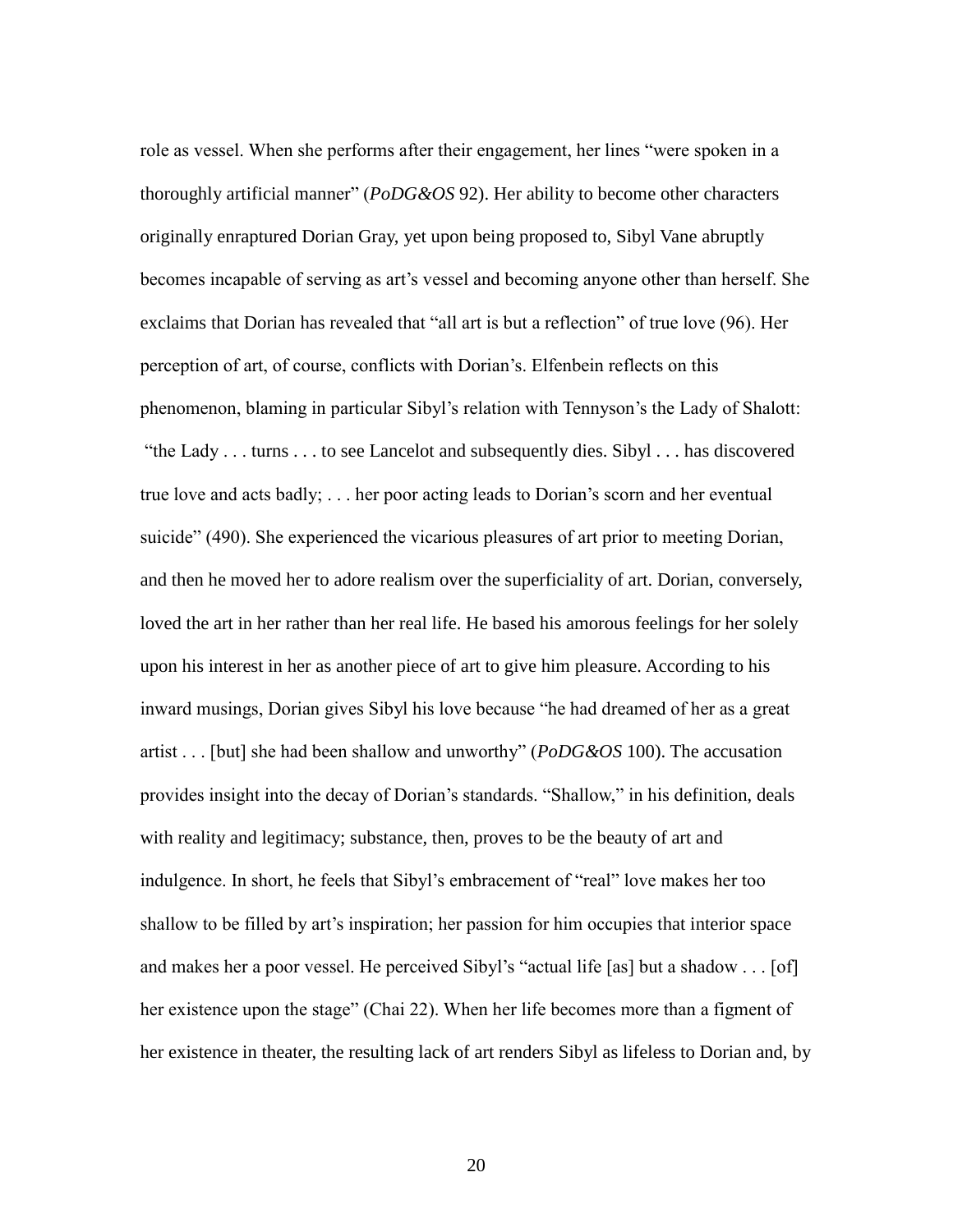extension, herself. Dorian acknowledges this by remarking that he "murdered her as surely as if [he] had cut her little throat with a knife" (*PoDG&OS* 109). By destroying her art with his own aspirations, Dorian also murders her. This first "crime" exemplifies how the nature of his monstrosity ultimately destroys both life and art through his consumption.

Most importantly, Dorian's pleasure in Sibyl's artistic aesthetics primarily occurs at the cost of societal duty. Dorian, during one of many opportunities to do such, finds himself faced with an opportunity to "resist temptation" and "not . . . listen to those subtle poisonous theories that . . . had first stirred within him the passion for impossible things" (101). His opportunity to resist temptation (or succumb to it) proves to be a matter of influence. He must choose between Lord Henry's influence and what he refers to as his "duty" in Sibyl (101). Unlike Dorian's other opportunities to repent, he resolves to follow his duty, and he reassures himself that "they would be happy together. His life with her would be beautiful and pure" (102). This transformation seems abrupt and insincere following Dorian's sharp rebuttal of Sibyl's value based on her representation of art, but he attempts to avoid his descent into monstrous behavior despite the insincerity of his escape and despite the inscription of past crimes on his canvas. His insincerity is underscored by his response to Sibyl's suicide; he does not mourn for the life lost but for the fact that "there is nothing to keep [him] straight" without her (109). This illustrates the true motivation for Dorian's insincerity. Like Lord Arthur, Dorian strives to abort his inevitable corruption by ceasing his pursuit of a new epicureanism. Unlike Lord Arthur, Dorian's crime has already run its course before he could think to escape it; he tries to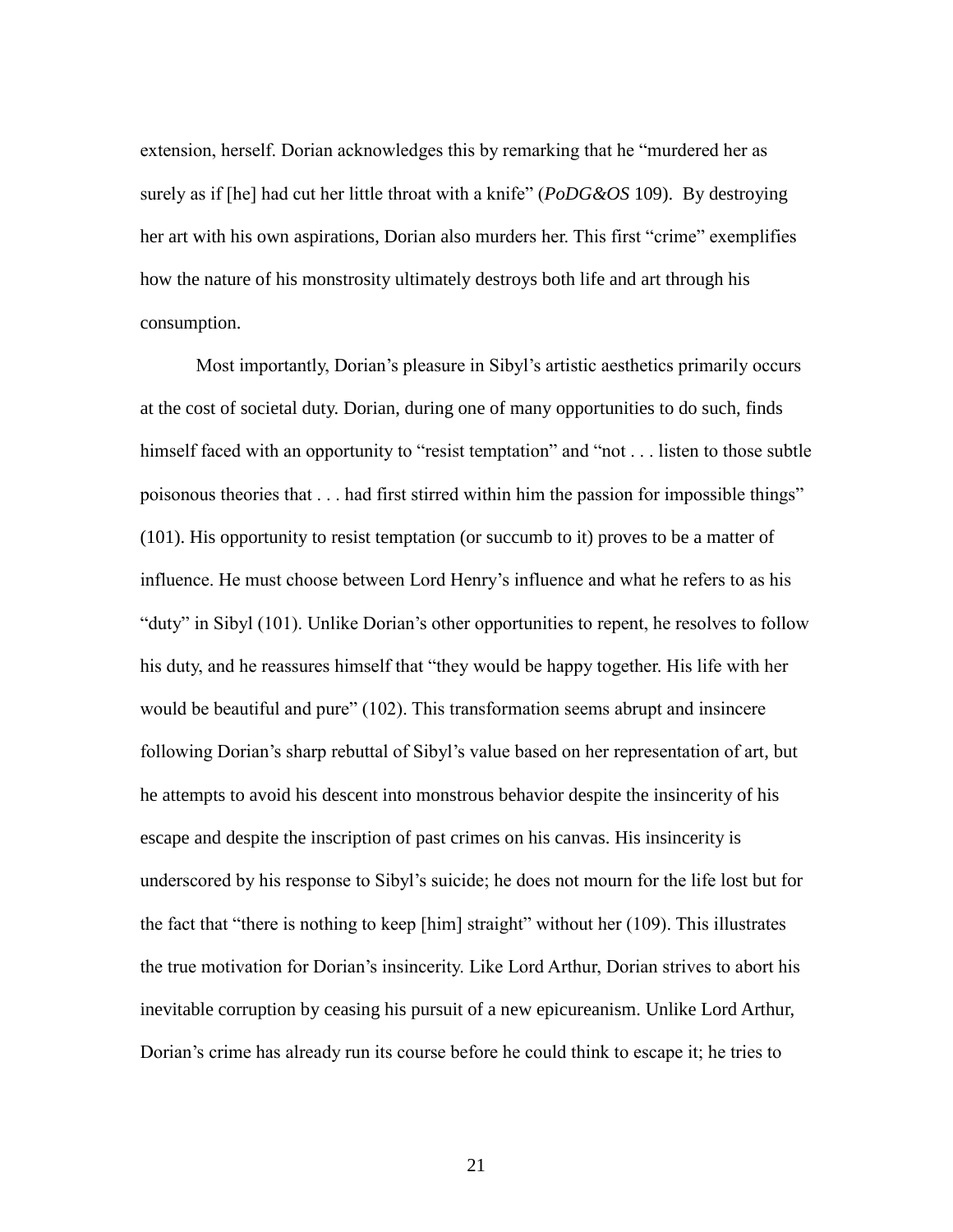consume the art within Sibyl, and in that attempted consumption, he murders not only Sibyl but also his hopes of redemption.

In a similar fashion, Lord Arthur's Sybil proves to be his inspiration behind his rejection of his criminal nature and his adoption of a sense of duty. During Lord Arthur's first attempted murder, he suffers from the temptation to prevent himself from murdering Lady Clem and marrying Sybil as though his palm held no portent of murder but only "the beauty that stir[s] his sense [and touches] his conscience also" (265). Lord Arthur admires his Sybil for the same beauty for which Dorian admires his Sibyl, but unlike Dorian, Lord Arthur accepts Sybil as more than a vessel for artistic beauty. When faced with the threat of Mr. Podgers learning that Lord Arthur has a "bad temper, or a tendency to gout," Lord Arthur coolly responds with the assertion that "Sybil knows me as well as I know her" (250). This knowledge occurs on a personal level; Lord Arthur and his fiancé exhibit a mutual knowledge of character beyond the aesthetic adoptions of "character" present in theater. Dorian lacks this knowledge, for he only knows and loves his Sibyl for her art, as his swift betrayal demonstrates. Lord Arthur, on the other hand, appreciates both the art of his fiancé and her personality, as well; he, unlike Dorian, glimpses beneath the surface of artifice and is not found wanting. He indulges in his aesthetic attempts at murder not for the purpose of pleasure but out of respect for both Sybil's art and life.

The murders at the heart of either novel prove indicative of how the corruption differs with each monster. Lord Arthur's forays result in a series of failed murders, and his one successful murder—the assumed "crime" of the story's title—proves to be a fulfillment of societal obligation rather than a matter of self-indulgence. In an ironic twist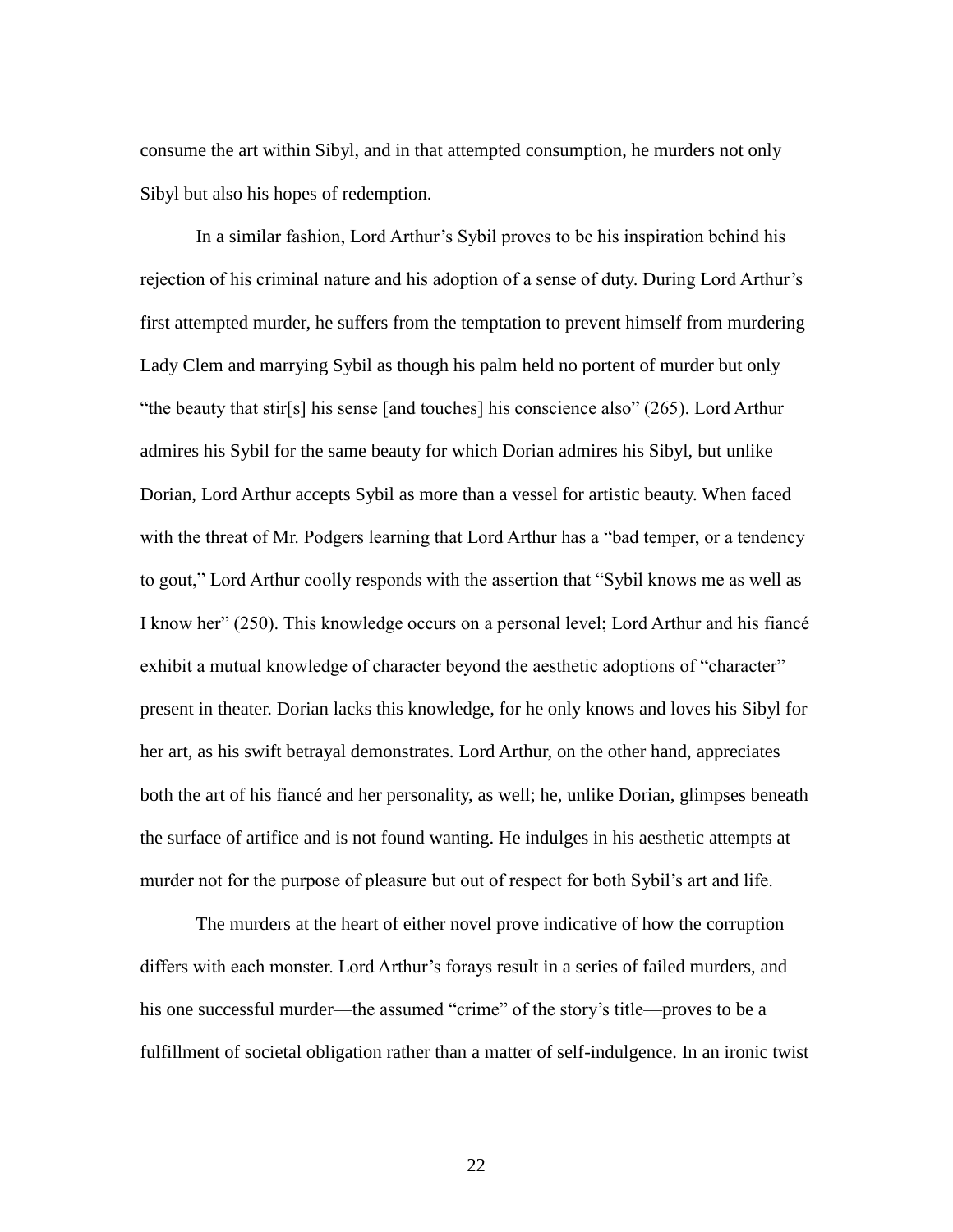of fate, the "murder" that Mr. Podgers foresaw in Lord Arthur's palm proves to be his own. The violence with which Lord Arthur kills Mr. Podgers is remarkably impromptu; he abruptly seizes "Mr. Podgers by the legs, and [flings] him into the Thames" (277). There exists no artifice in this death. The only image of Mr. Podger's demise proves to be "a tall hat, pirouetting in an eddy of moonlit water," and the beautiful language coupled with the abruptness of the death emphasizes beauty through happenstance rather than artifice (277). The success of Lord Arthur's murder and the punishment of Mr. Podgers pivot on a matter of art: of the two, only Lord Arthur respects the art of chiromancy by accepting Mr. Podgers's reading as Fate. As Lady Windermere reveals at the story's conclusion, Mr. Podgers proves to be "a dreadful impostor" (280). This statement reveals Mr. Podgers's poor control over an art both occult and commoditized, for she suggests that his prior readings bore no significance. Furthermore, Navarre attributes Mr. Podgers' infidelity to his art as more than simple fraud. Navvarre states how both Wilde and Heron-Allen, a real-life chiromantist and close friend of Wilde, "emphasize the axiom of 'Know Thyself'" within the art of chiromancy (181). With this in mind, the "crime" of the title becomes mutual. Lord Arthur does not completely embrace his identity as a criminal, and he instead treats the murder as a tedious, societal obligation. Lord Arthur denies his identity as a monstrous criminal by eradicating the only one capable of deciphering the inscriptions on his body.

Mr. Podgers's crime, too, proves to be based on the knowledge and acceptance of a corporeal identity in art (or lack thereof). Though the morals of his fraudulence might be questioned because "the duty to tell the truth" was rewarded within chiromancy, this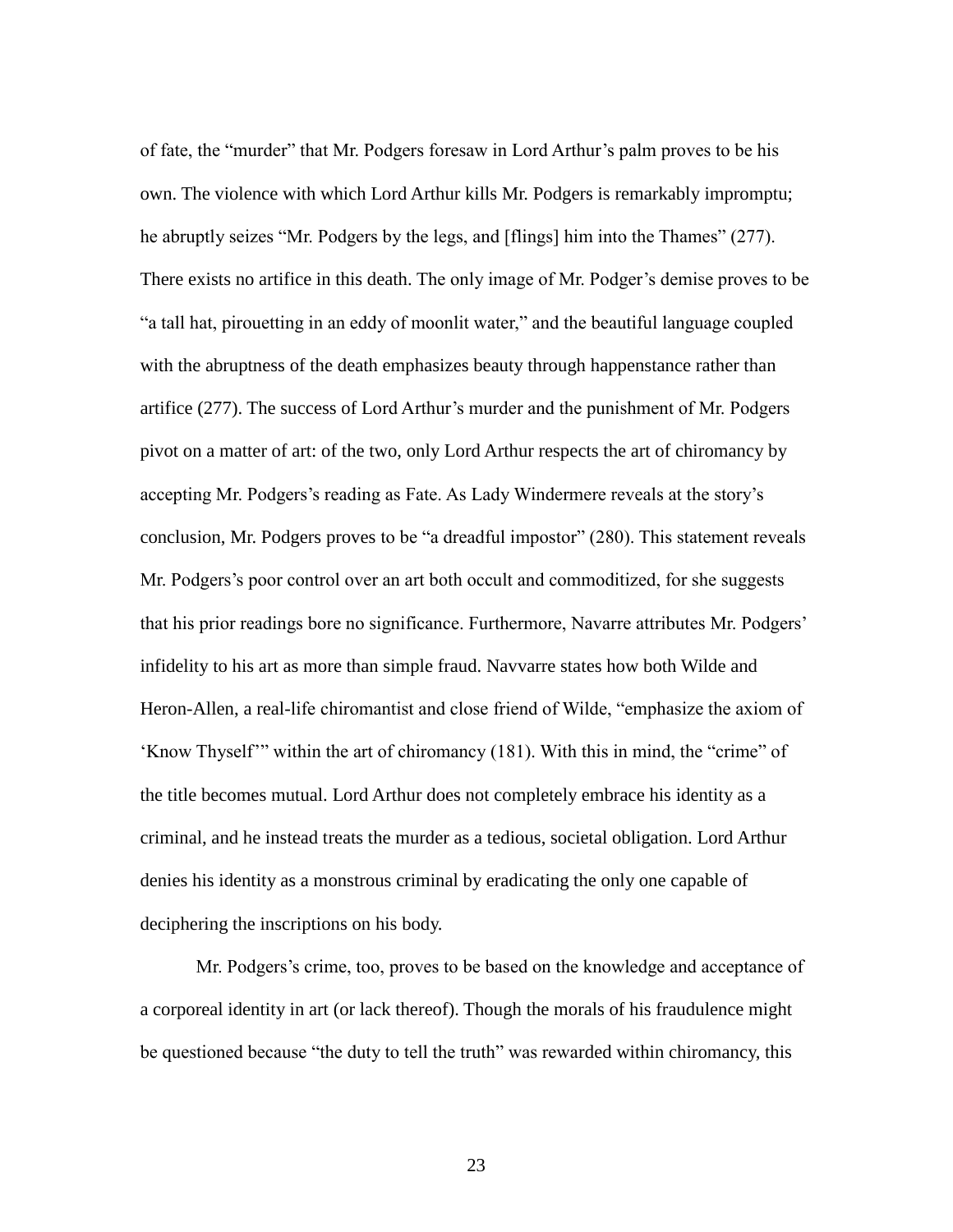assumption does not prove compatible with Wilde's treatises on art (181). In both the preface to *Dorian Gray* and in his essay "The Critic as Artist," Wilde suggests that "all art is, in its essence, immoral" (*Essays* 162). Moreover, he suggests that "the sphere of art and the sphere of ethics are absolutely distinct and separate" (Beckson 67). Though these two statements seem contradictory, both are true; all art is considered immoral in a society where "security lies in . . . custom," for if art exists outside of the sphere of ethics, then it exists outside of the sphere of societal norms (*Essays* 162). Therefore, Mr. Podgers's "crime" is not one of dishonesty or amoral behavior, but the same "crime" faced by Wilde's other monsters: Mr. Podgers suffers corruption by his epicurean pursuit of art. Like the other characters of the story, proof of his excess lurks in his corporeal form. Lord Arthur studies Mr. Podgers's "fat, flabby face, the gold-rimmed spectacles, the sickly feeble smile, [and] the sensual mouth" prior to killing him (*PoDG&OS* 277). His rotund form speaks of the degree of his consumption, and the peculiar depiction of his mouth as "sensual" gestures to its use of wanton deception to obtain personal ends through art. Furthermore, Mr. Podgers proved poorly suited for the job itself, for Lady Windermere remarks that Mr. Podgers was "not a bit like a chiromantist . . . [meaning] he is not mysterious, or esoteric, or romantic-looking" (247). His lack of proper chiromantist traits alludes to his lack of the true art form, and it propagates the semblance of phrenological criminology established at the beginning of the story. In short, Mr. Podgers lacks the physical attributes of a chiromantist, and his shortcomings as a legitimate chiromancer only occur through the external interpretation of his body by Lady Windermere. This reflects Mr. Podgers' own reading of Lord Arthur at the beginning of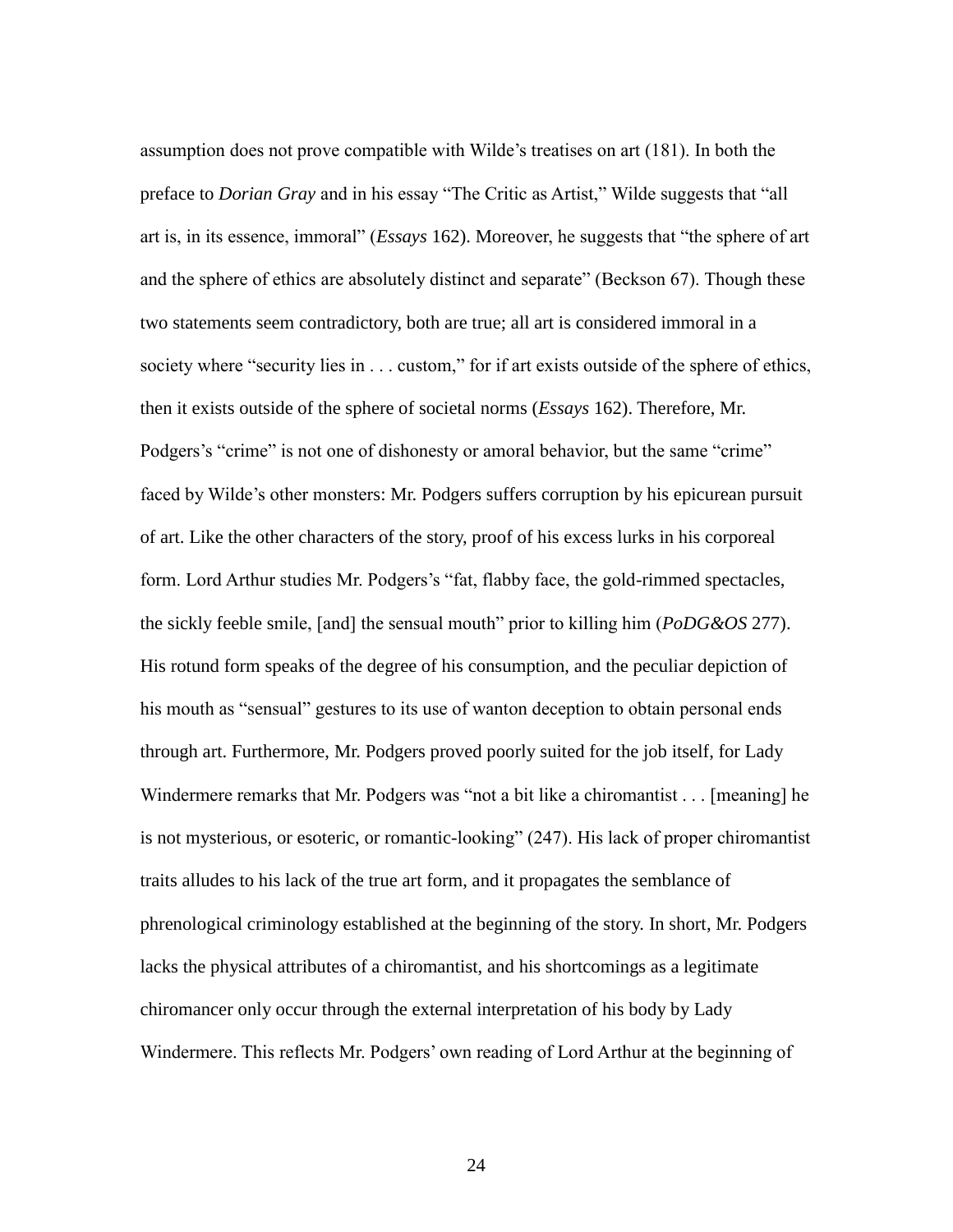the story, and further cements his position as another doomed by Aesthetic indulgence. Therefore, when the newspapers announce Mr. Podgers' death as "Suicide of Chiromantist," the words carry an unexpected truth (278). His corruption occurs when he indulges in art to the point of practicing it dishonestly, and Lord Arthur deals out his punishment. The "suicide" emphasizes how Lord Arthur's actions are the direct result of Mr. Podger' own indulgences and influence.

Wilde expands on his exploration of how aesthetic indulgences lead to a "suicide" of sorts in *The Picture of Dorian Gray*, and this exploration, like the one in "Lord Arthur Savile's Crime," occurs through the murder. Though the artist is the victim, Basil Hallward plays a central role in the development of his monster in a similar fashion to Mr. Podgers. Upon first seeing Dorian, Basil becomes overwhelmed by "a curious sensation of terror" (14). His terror is not so much the fear of impending danger so much as it is an apprehension towards impending creation. He acknowledges upon first glance that Dorian would "absorb . . . [his] whole nature, [his] very art itself" (14). The consumption of art, in this case, hardly denotes anything beneficial, for Basil likens it to feeling as though he "was on the verge of a terrible crisis in his life" (14). Already, Basil is linked intimately to his painting and, by extension, to Dorian. If the secret of Basil's soul lies within the painting, and the painting becomes linked to Dorian's body, then the souls of the two men become inexorably linked. This link illustrates how Basil is responsible for Dorian's monstrous nature by indulging too much in Dorian's portrait. Wilde warns against this in the preface; he remarks that "to reveal art and conceal the artist is art's aim" (5). By revealing too much of himself in the painting, Basil causes the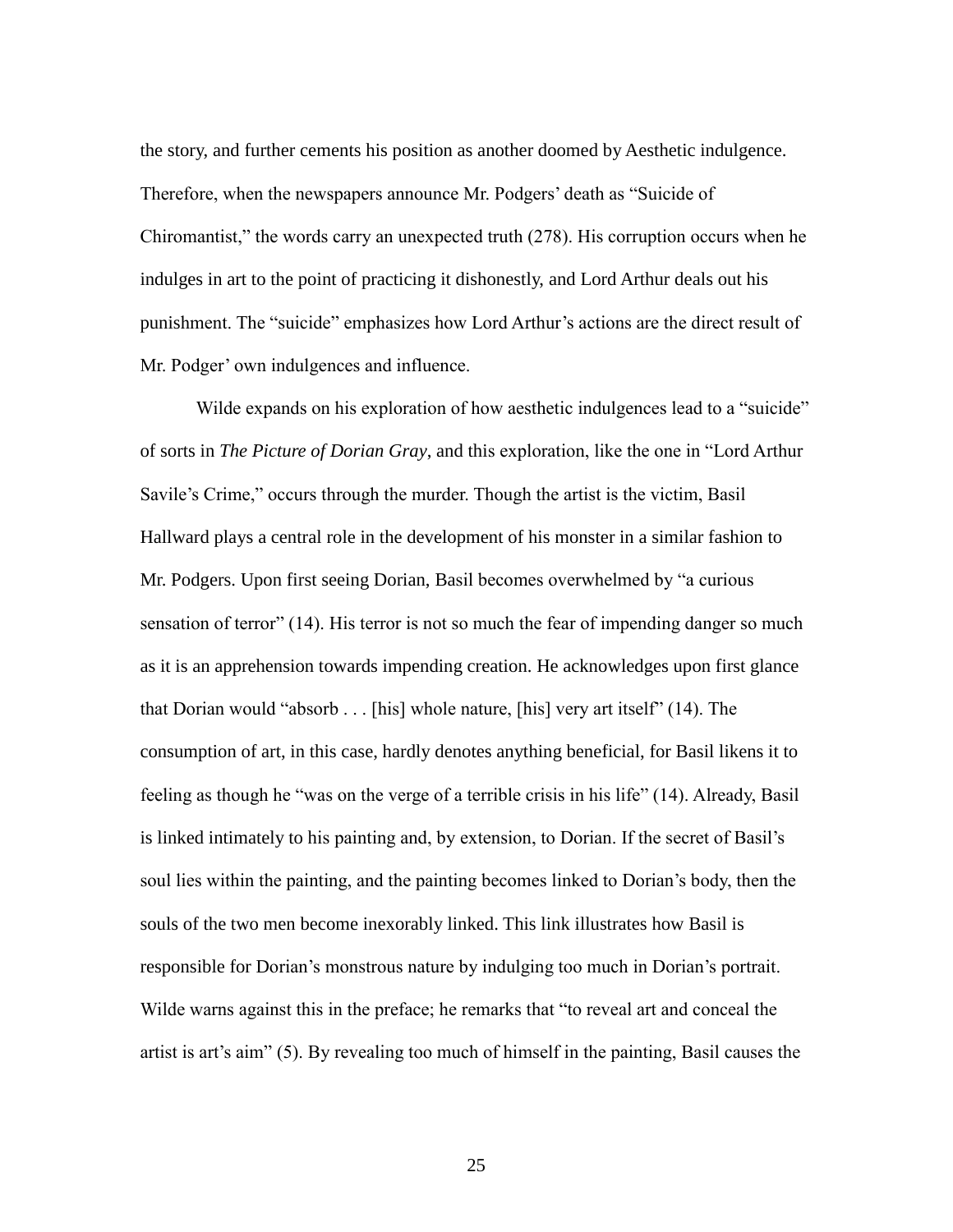decay of the painting to serve as his own destruction. During the last moments of his life, Basil bemoans that "[he] worshiped [Dorian] too much . . . [Dorian] worshiped [himself] too much. [They] are both punished" (170). Their crime, according to Basil, deals with too much of an indulgence in the self. As much as Dorian wished to indulge in his *imago*, so too did Basil find Dorian's visage equally pleasing, and he put too much of himself into its interpretation and inscription. Though Basil has not done any of the deeds that corrupted the painting, his personal indulgence still bears responsibility for the crime. The corruption still inflicts him, and he becomes the victim of his own monstrous nature.

This self-propagating destruction reflects Wilde's own apprehensions about the artistic life, for he writes in one of his letters that "the artistic life is a long and lovely suicide" (*Letters* 64). By "artistic life," he no doubt means the ideal referenced earlier and embraced by his characters: the experience of art is preferable to the experience of life. With this sentiment in mind, it comes as no surprise that the final murder in *The Picture of Dorian Gray* proves to be the conclusion of Dorian's own "long and lovely" suicide. After all, Dorian's life has been a literal substitution of life by art, and he reflects on this phenomenon with the remark that "it was his beauty that had ruined him" (*PoDG&OS* 237). This occurs during the final moment in the text in which Dorian confronts and is confronted by his own *imago*. With this confrontation, he peers into a mirror and, as a result of his own loathing, flings it "on the floor, crush[ing] it into silver splinters beneath his heel" (237). Like his first mirror-stage, Dorian's reflection still is that of Basil's painting. This time, however, his actual body bears the visage of the original painting; though he strives to see himself as himself, he, instead, is confronted by what remains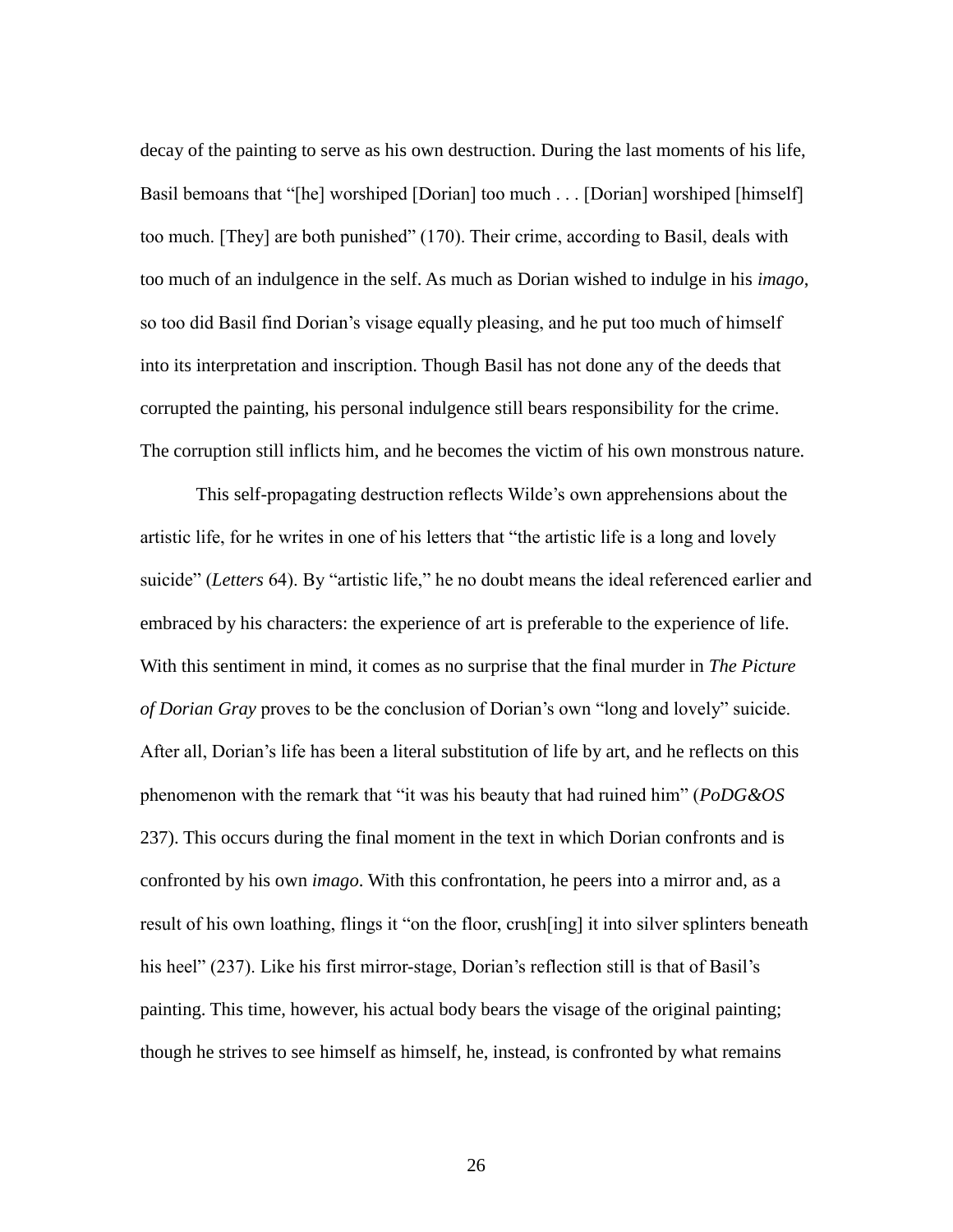someone else's interpretation of him. The influence of the older men remains. Dorian's pursuit of a new epicureanism only teaches him that "his beauty had been to him but a mask, his youth but a mockery" (237). As such, his infinite youth becomes a source of monstrous malformation in its own right. This represents an eventual decay that the pursuit of indulgences creates, for in the course of Dorian's indulgences, his own desire for beauty becomes unsatisfactory as well. Indeed, Dorian goes on to acknowledge that Basil's murder was committed out of a "desire for a new sensation" (239). His need for new sensations prompts Dorian to attempt to destroy the evidence of past experiences. This is done not only in hopes that the destruction will remove evidence of past sins, but also as a final, desperate act of epicureanism. Dorian acts out against his portrait in hopes that, by erasing the flaws of his *imago*, he would create a veritable "blank canvas" for new experiences, or an unmarked body not yet malformed by monstrous transgressions. This act, of course, only allows his "long and lovely" suicide to reach its fruition. After stabbing the portrait, Dorian is discovered on the ground with "a knife in his heart," and he appears "withered, wrinkled, and loathsome of visage" (241). With this suicide, life returns to art; every amoral act that Dorian has committed inscribes itself upon his corporeal body, causing his true visage to, at last, become a presentation of his own construction. Conversely, the portrait itself returns to its original splendor.

This "suicide," along with its motivations, reveals the precise means through which an indulgence in aesthetic pursuits results in an inevitable corruption and destruction. Dorian's desperate state of boredom reflects desire's sordid counterpart: ennui. Like the crimes themselves, ennui depicts itself through the presentation of "a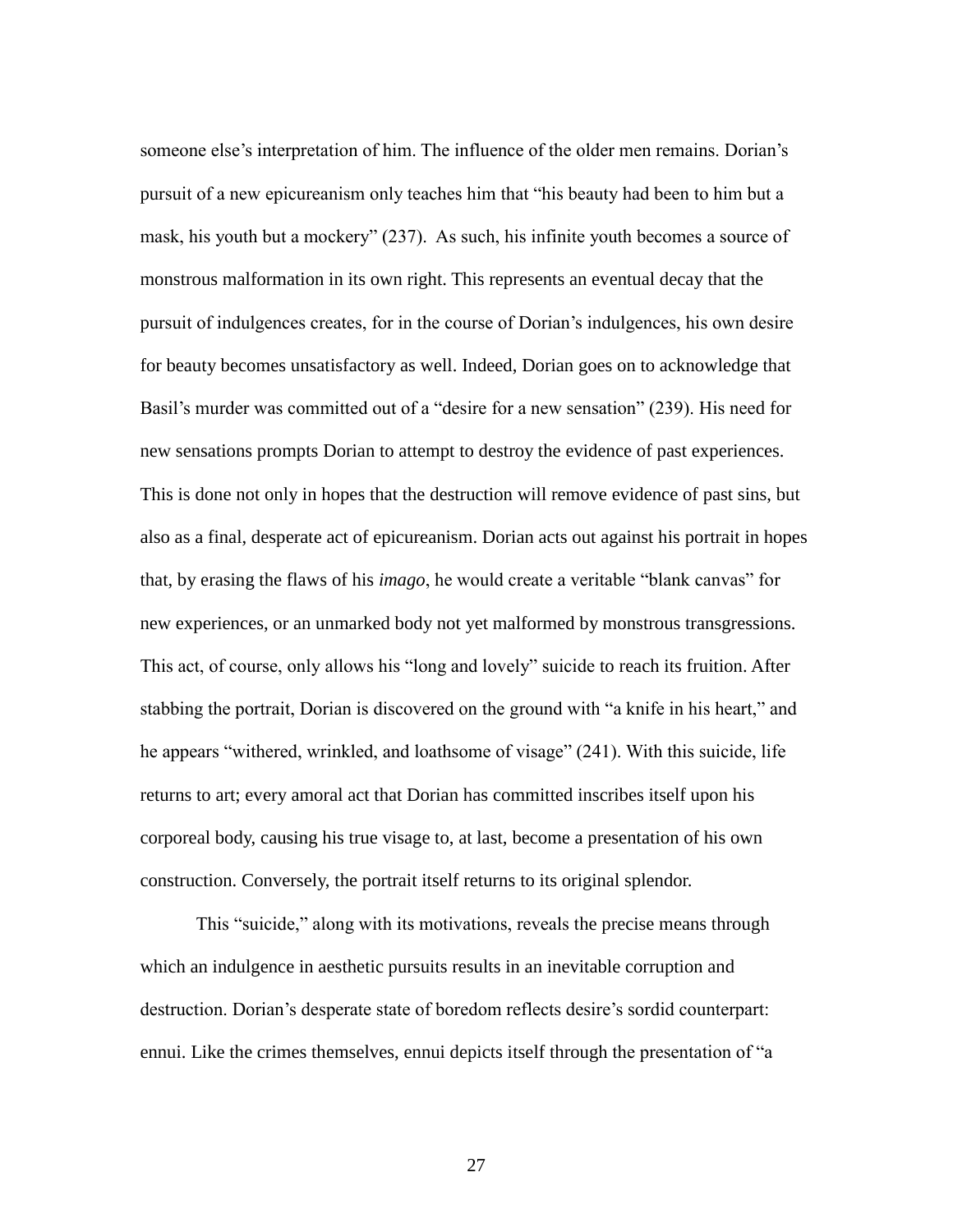weary body" in both texts (Nunokawa 73). As Nunokawa points out, Lord Henry initially acts as the physical presence of ennui, but it appears frequently in all three of the central men. When Lord Henry sits, he flings himself upon the furniture, collapsing like a body that has exerted itself (*PoDG&OS* 32). Dorian reclines languidly on furniture (52). Wilde frequently employs the adjective "listless" as a description for all three men (10,11,52) Ennui acts as an expression of the body rather than an inscription; it is one experience that remains consistent throughout each new sensation. Even Chai acknowledges the inescapable presence of ennui in the tenets of Aestheticism; Chai notes that "a desire no longer satisfied by its former sources must now seek gratification elsewhere . . . thus one arrives at an aesthetic of bittersweet pleasures, of joys that mingle happiness with pain" (96). The pleasure becomes bittersweet because it cannot last. The brevity of pleasure, then, underscores the inevitability of ennui. Indeed, Dorian confesses to Basil that he "cannot repeat an emotion" (*PoDG&OS* 120). Boredom with experiences eventually leads to brevity of experience, and this boredom creates a renewed desire for stimulation in stimulation's absence. The use of bodies as an expressive medium for ennui illustrates how bodies have the ability, "while striving for . . . organic and psychic wholeness, . . . to produce fragmentations" (Grosz 12). Ennui creates a desire to obtain wholeness through pleasurable experience, but the search for such a completion of experiences is destructive. Such ennui, in the case of Wilde's monsters, leads to desperate and destructive acts. Wilde himself later becomes a victim of his own ennui; in *De Profundis,* he remarks how he, "tired of being on the heights, . . . deliberately went to the depths in the search for new sensation" (38). The consequence of ennui, then, as indicated by the suicides of the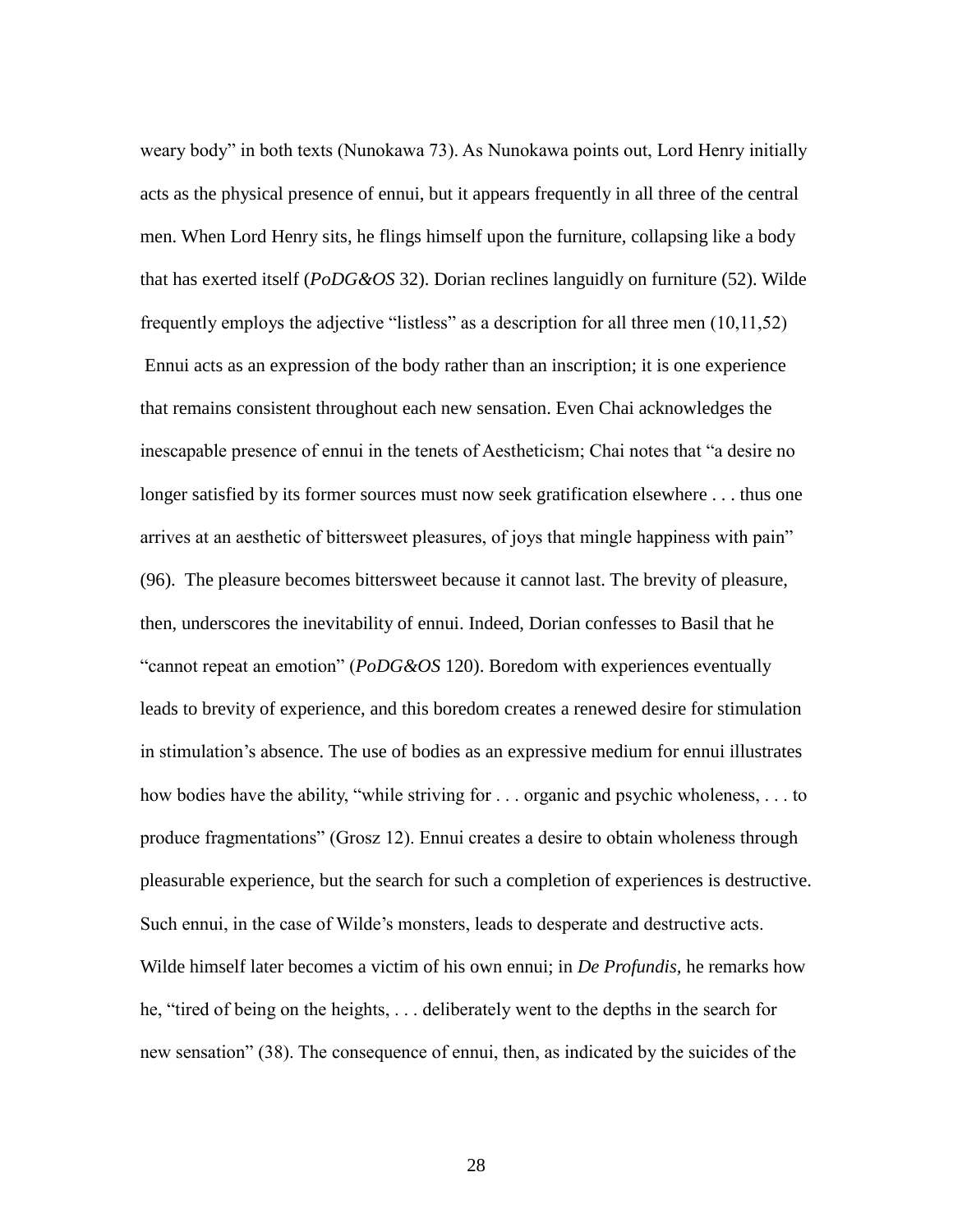novels and Wilde's own plunge to the "depths," is a fall of biblical proportions. Those in search of new experiences inevitably experience listlessness, and they fall morally to engage in darker pleasures.

The ennui, furthermore, is not limited to Dorian's society. It also appears rampant in the society of "Lord Arthur Savile's Crime." Lady Windermere, in particular, serves as the tired body of the text. She provides the societal compass for ennui, for she frequently remarks on her passing fancies and resulting boredom. To Sybil, she comments that "as soon as [she] gets to know people, [she] gets tired of them," and she also notes that her "lions are only good for one season" (*PoDG&OS* 280). Her "lions," of course, refer to the individuals that she appropriates for the entertainment of herself and her guests, and she refers to her lions as "performing lions" that "jump through hoops whenever [she] ask[s] them" (250). The brevity of Lady Windermere's experiences with other people represents a societal type of ennui, and her depiction of her acquaintances as "lions"—a rather intimidating term for innocuous entertainment—suggests that even dangerous entertainments would be as seasonal to her as her lions. The brevity of her interests, therefore, represents the extent to which ennui rules her life. Lady Windermere eventually finds her bored double in Lord Arthur himself, for he is described as "listlessly" turning pages in the newspaper following his murder of Mr. Podgers (278). This is the only time in the text where Lord Arthur exhibits a semblance of the ennui rife within his society, and his boredom's proximity to his discovery of the headline implies that his is the ennui which follows new sensation. Like Lady Windermere and her "lions," Lord Arthur has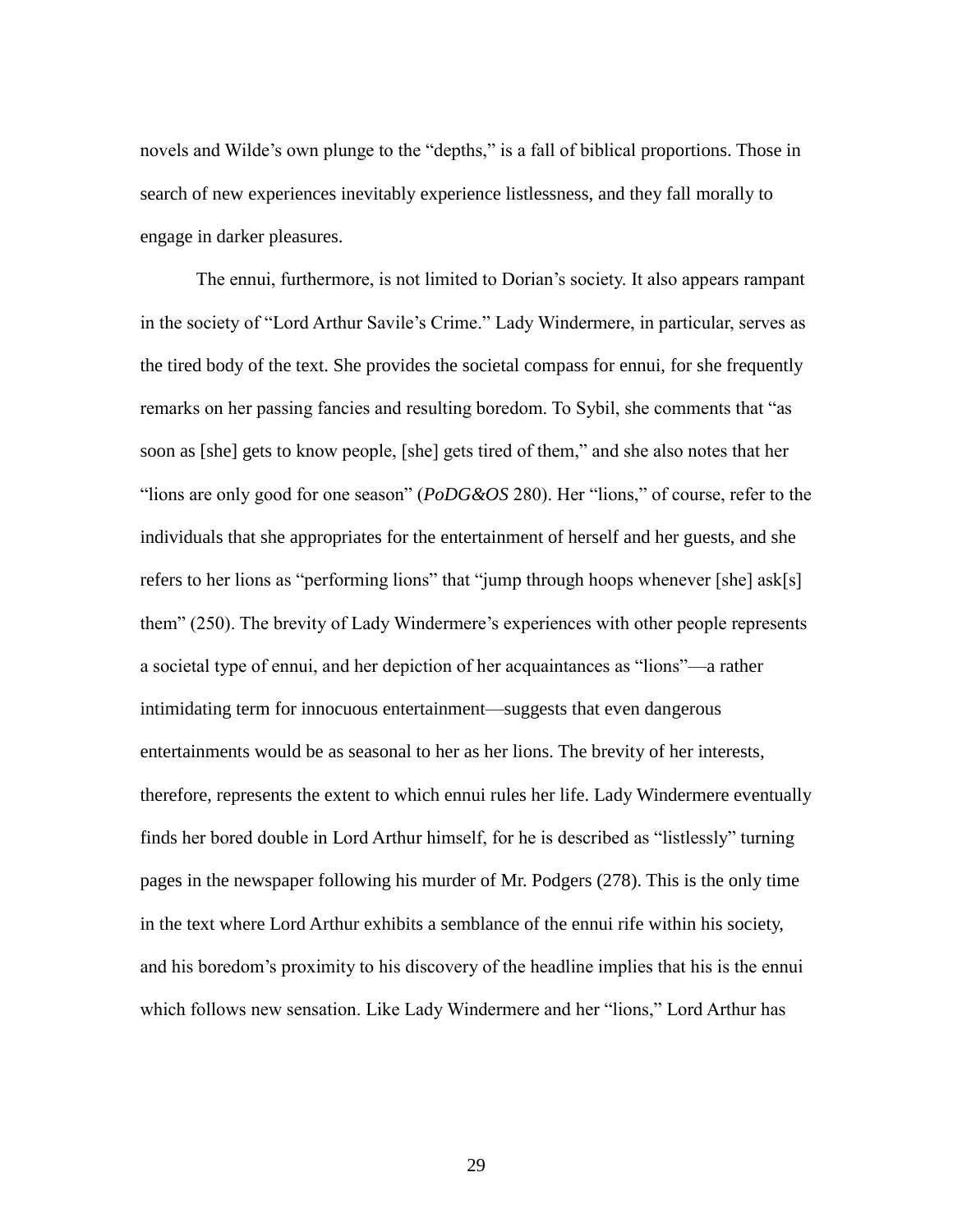already tired of the new experience of murder by this point, and the resulting boredom creates an opportunity for the pursuit of new experiences.

Rather than indulge in the desire created by its absence in ennui, Lord Arthur eschews any indulgence in addition to monstrous behavior. Instead, he proscribes his own interpretation to chiromancy without indulging in it further. When Lady Windermere inquires into his beliefs about chiromancy, Lord Arthur presents his response in a murmur: "Because I owe to it all the happiness of my life" (280). Though he quickly associates "Sybil" as the source of this happiness, his actions suggest a far different motivation. His murder of Mr. Podgers, as previously asserted, occurs as Lord Arthur's means of preventing his body from being interpreted as a monstrous criminal. Therein, his happiness stems from society's inability to decipher his existence as a murderer. This lack of decipherment enables him to present himself as a "normal" body and to enjoy the resulting privileges. His ennui resurfaces prior to his deceptive answer, appearing in the way that he "throw[s] himself into a wicker chair" (280). The gesture reflects the tired bodies of *Dorian Gray*, for it depicts the same bored method that Lord Henry displayed while sitting. Lord Arthur's apparent ennui, therefore, further illustrates how his happiness has relatively little to do with Sybil and more to do with his rejection of his bodily identity and his desire for additional experiences. This rejection leads to what Cohen refers to as Lord Arthur's own suicide; unlike Dorian Gray, Lord Arthur commits suicide by "murdering his evil instinct before it springs fully to life" (107). This is not the "long and lovely" suicide that is associated with the artistic life. Rather, this is a spiritual suicide, one that destroys Lord Arthur's nature along with the potential for new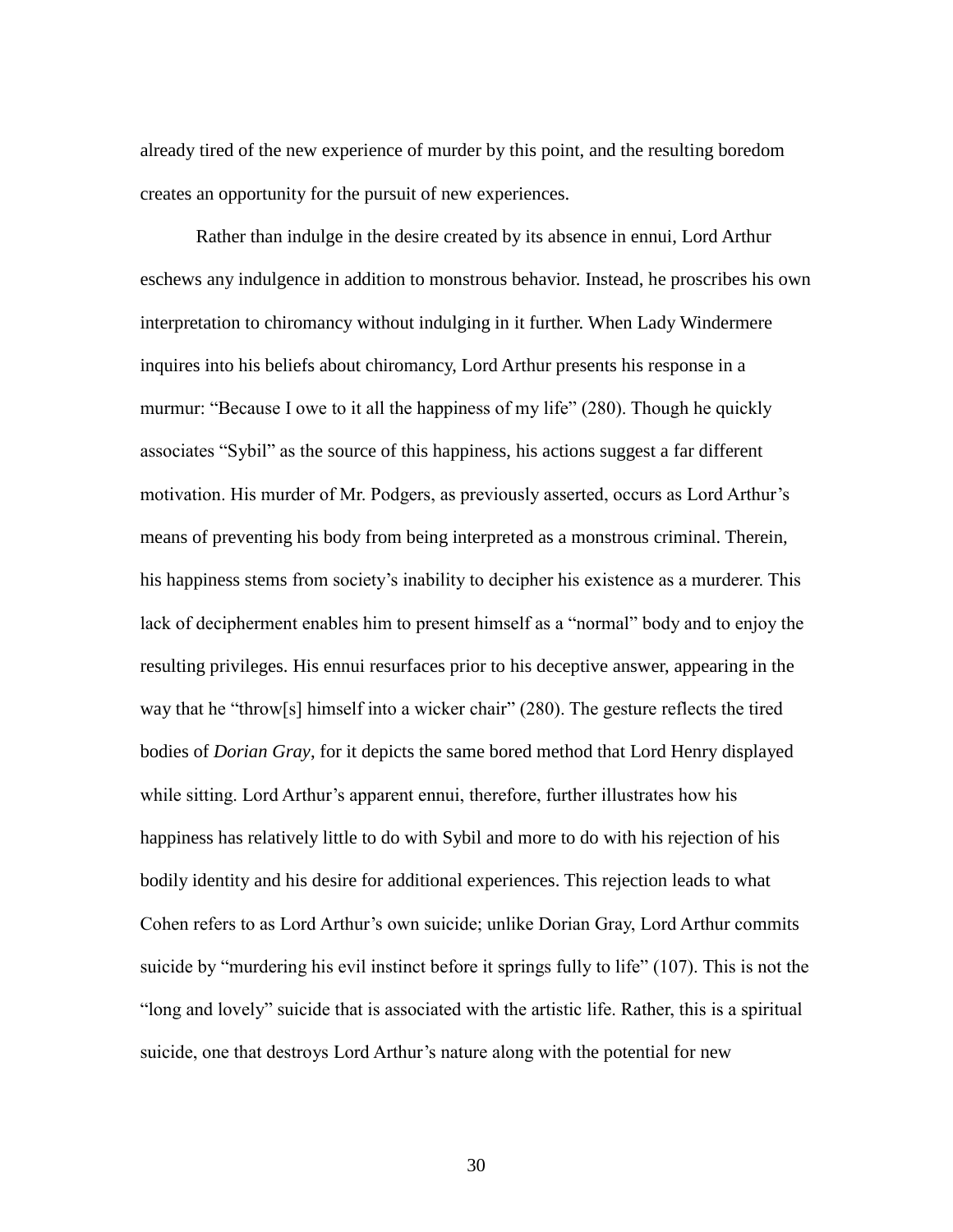experiences. It severs his personal experiences from those written on his body through his deference to society. Lady Windermere's exclamation, then, reflects what Wilde intends to be the audience's own reaction to Lord Arthur's claims: "what nonsense!" (*PoDG&OS* 280).

The juxtaposition of these characters, their crimes, and their bodies presents an ultimatum for those involved in Aestheticism. Beyond the premise of an inevitable suicide, Wilde's portrayal of Lord Arthur and Dorian Gray speaks of the relationship between bodily experiences and the self. Initially, Wilde presents Lord Arthur Savile, who falls prey to influence but shuns the identity that he finds there. His murder of Mr. Podgers is a deed of mutual responsibility; the guilt belongs to Mr. Podgers as much as it belongs to Lord Arthur. The singular crime implied by the title, then, refers to Lord Arthur's crime against himself: killing one's sensations is a kind of suicide. By scorning the *imago* inscribed on his palm, he suffers a break between his body and mind. He portrays the bodily ennui that indicates a desire for new experiences, but his mind denies this ennui and abolishes his desires. This ambivalence proves to be the cause of Wilde's "ironic praise of Lord Arthur" at the story's conclusion (Cohen 105). Though Lord Arthur avoids the temptations of corruption and amoral behavior, he does so at the expense of his own identity and experiences. He complies too much to societal expectations, and in his pursuit of social normativity, he becomes quite abnormal and unnatural. His mind operates exclusively from his body, preventing him from identifying his experiences or understanding the art still inscribed on his palm. Through this fracturing, Lord Arthur does not become a monster through societal crime but through natural crime. This causes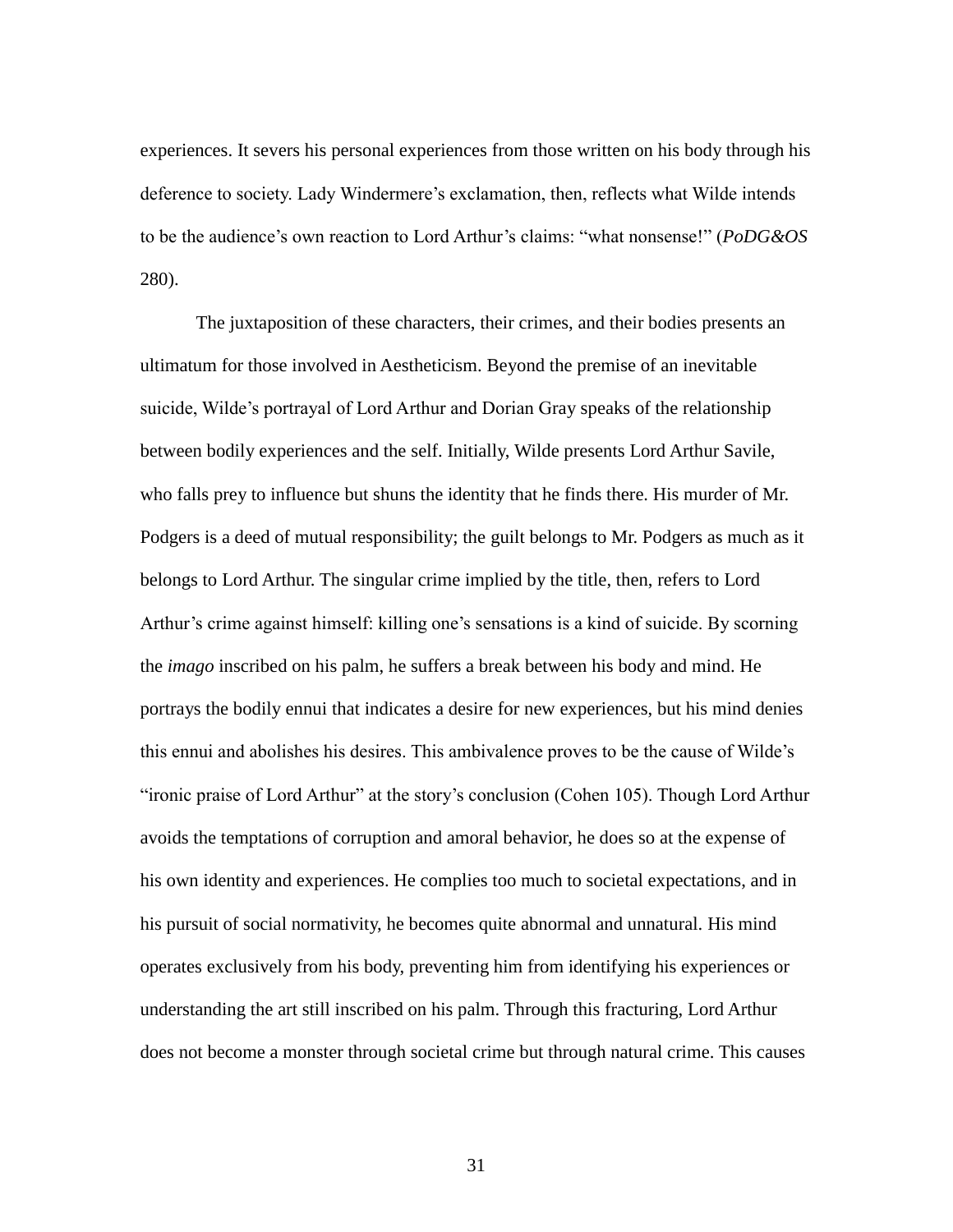him to serve as an embodiment of the second type of monster: that which defers to society and defies his nature.

 Alternatively, Wilde presents the monstrous nature of Dorian Gray who, in the process of embracing his own *imago*, ultimately destroys both his body and his soul. Dorian does not turn from the reflection imposed on him by art; rather, he embraces it. He seeks out new sensations until his ennui causes him to succumb to corruption. Even in the moments when he seeks to put an end to his desires, his attempts are insincere. Dorian only considers returning to Sibyl because she provides him with a moral compass, and upon losing her, he eventually murders Basil and destroys the remaining moral voice in his existence. Despite this amoral and monstrous behavior, Dorian retains a sense of unity between mind and body. He expresses hatred for being "separated from the picture that was such a part of his life," for the portrait embodies his soul just as his physical body embodies the portrait (*PoDG&OS* 152). This relationship enables Dorian to possess a "pride of individualism," but the cost of this individualism proves to be devastating (152). Dorian ultimately experiences so much that even the pleasurable, aesthetic experience of beauty becomes unsatisfactory, and in an effort to experience more, he destroys himself. Dorian Gray is kindred to the criminal monster that the Victorian society feared. He embraces his malformed nature and pursues his desires, but he does so at the expense of his societal obligations.

In conclusion, Wilde uses *The Picture of Dorian Gray* and "Lord Arthur Savile's Crime" to present a reflection of the texts' spectators. Through the mutual murders and suicides of his protagonists, he reveals the rather sordid costs of indulging in the Aesthete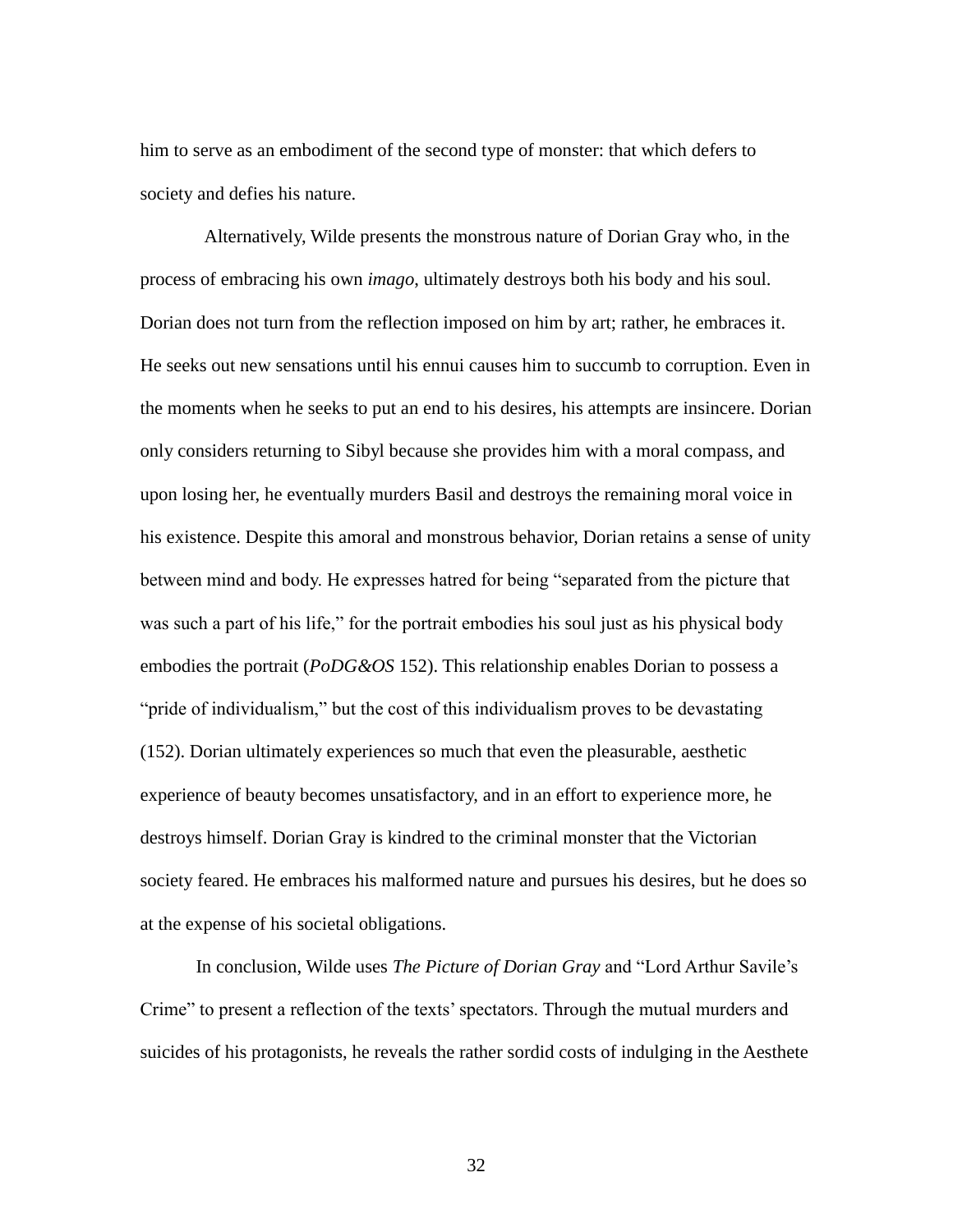lifestyle. Moreover, the texts create a narrative that depicts how experiences inscribe themselves on the body. As a result of this inscription, the protagonists have the choice of indulging in their experiences and pursuing more or severing their relationship with their inscribed identities and rejecting future experiences. Because the experience of art is preferable to the experience of life, Wilde utilizes Aesthetic indulgences as the means through which his monsters explore the implications of their experiences and identities. Moreover, he uses it to show how art, effectively, may exist as an immoral entity; it conjures desire, whose absence creates boredom, which, in turn, ultimately results in desperate acts for new sensations. This possibility creates what Wilde refers to as a "long and lovely suicide" for those invested in the artistic life; through the pursuit of new temptations, the brevity of pleasure causes the conquest to become corrupted and, eventually, destructive of the self. Though Wilde poses an alternative to this inevitable decay, his presentation suggests that retaining moral behavior in the face of indulgence is as monstrous as its alternative. Though inaction acts as a solution to the inevitable descent of indulgence into criminal behavior, it is also an insincere and unnatural solution. It requires a rejection of both bodily experiences and self, and this rejection marks a more brutal form of suicide, far removed from the pleasures of an aesthetic lifestyle. As such, Wilde's protagonists cannot completely escape their monstrous nature; either they become monsters through their indulgences in Aestheticism, or they become monstrous because their abstinence alters them.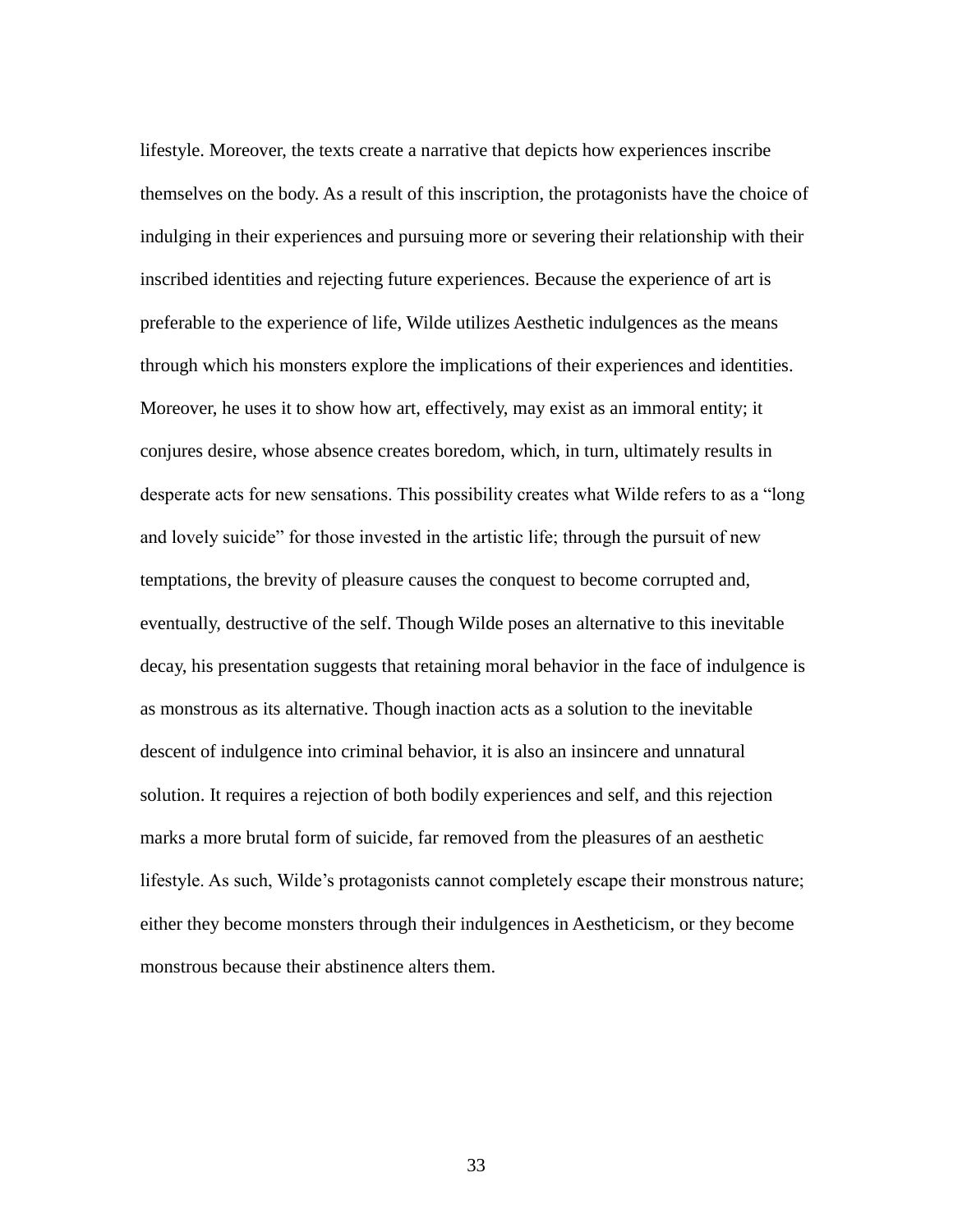#### WORKS CITED

- Ablow, Rachel. "Oscar Wilde's Fictions of Belief." *Novel: A Forum on Fiction* (2009): 175-82.
- Beckson, Karl E. *Oscar Wilde: the Critical Heritage*. London: Routledge and Kegan Paul, 1970.
- Butler, Judith. *Bodies That Matter: on the Discursive Limits of "Sex."* New York: Routledge, 1993. (Cited as *BTM*)
- ---. *Gender Trouble: Feminism and the Subversion of Identity*. New York: Routledge, 1990. (Cited as *GT*)
- Chai, Leon. *Aestheticism: the Religion of Art in Post-Romantic Literature*. New York: Columbia UP, 1990.
- Cohen, Philip K. *The Moral Vision of Oscar Wilde*. Rutherford: Fairleigh Dickinson UP, 1978.
- Elfenbein, Andrew. "On the Discrimination of Influences." *Modern Language Quarterly: A Journal of Literary History* 69.4 (2008): 481-507.
- Garland-Thomson, Rosemarie. *Extraordinary Bodies: Figuring Physical Disability in American Culture and Literature*. New York: Columbia UP, 1997.
- Goldstone, Andrew. "Servants, Aestheticism, and 'The Dominance of Form.'" *ELH* 77.3 (2010): 615-43.
- Gray, Drew D. *London's Shadows: the Dark Side of the Victorian City*. New York: Continuum, 2010.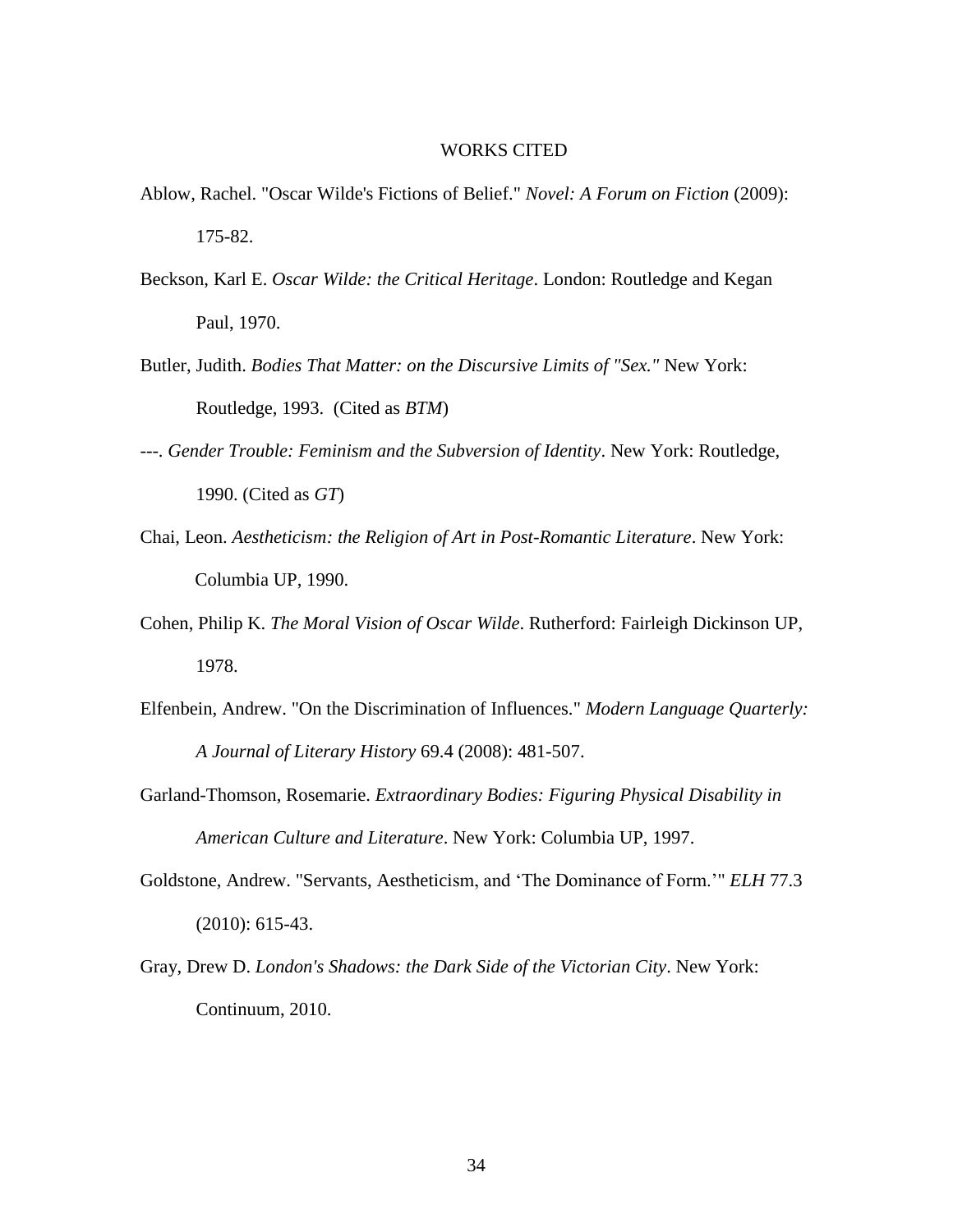- Grosz, Elizabeth A. *Volatile Bodies: toward a Corporeal Feminism*. Bloomington, IN : Indiana UP, 2007.
- Lacan, Jacques. "The Mirror Stage as Formative." *The Norton Anthology of Theory and Criticism*. New York: Norton, 2001.

Lorang, Elizabeth. "The Picture of Dorian Gray in Context: Intertextuality and

- Lippincott's Monthly Magazine." *Victorian Periodicals Review* 43.1 (2010): 19-41.
- "Monster." *Oxford English Dictionary Online*. Oxford University Press. n.d. Web. 9 April 2012.
- Navarre, Joan. "Oscar Wilde, Edward Heron-Allen, and the Palmistry Craze of the 1880s." *English Literature in Transition* (2011): 174-84.
- Nunokawa, Jeff. *Tame Passions of Wilde: the Styles of Manageable Desire*. Princeton, NJ: Princeton UP, 2003.
- Wilde, Oscar. *De Profundis.* Ed. Robert Baldwin Ross. New York: G.P. Putnam's Sons, 1909. (Cited as *DP)*
- ---. *Essays*. Ed. Hesketh Pearson. London: Methuen, 1950. (Cited as *Essays*)
- ---. *The Picture of Dorian Gray and Other Stories*. New York: Barnes and Noble, 1995. (Cited as *PoDG&OS)*
- ---. *Selected Letters of Oscar Wilde*. Ed. Rupert Hart-Davis. Oxford: Oxford UP, 1979. (Cited as *Letters)*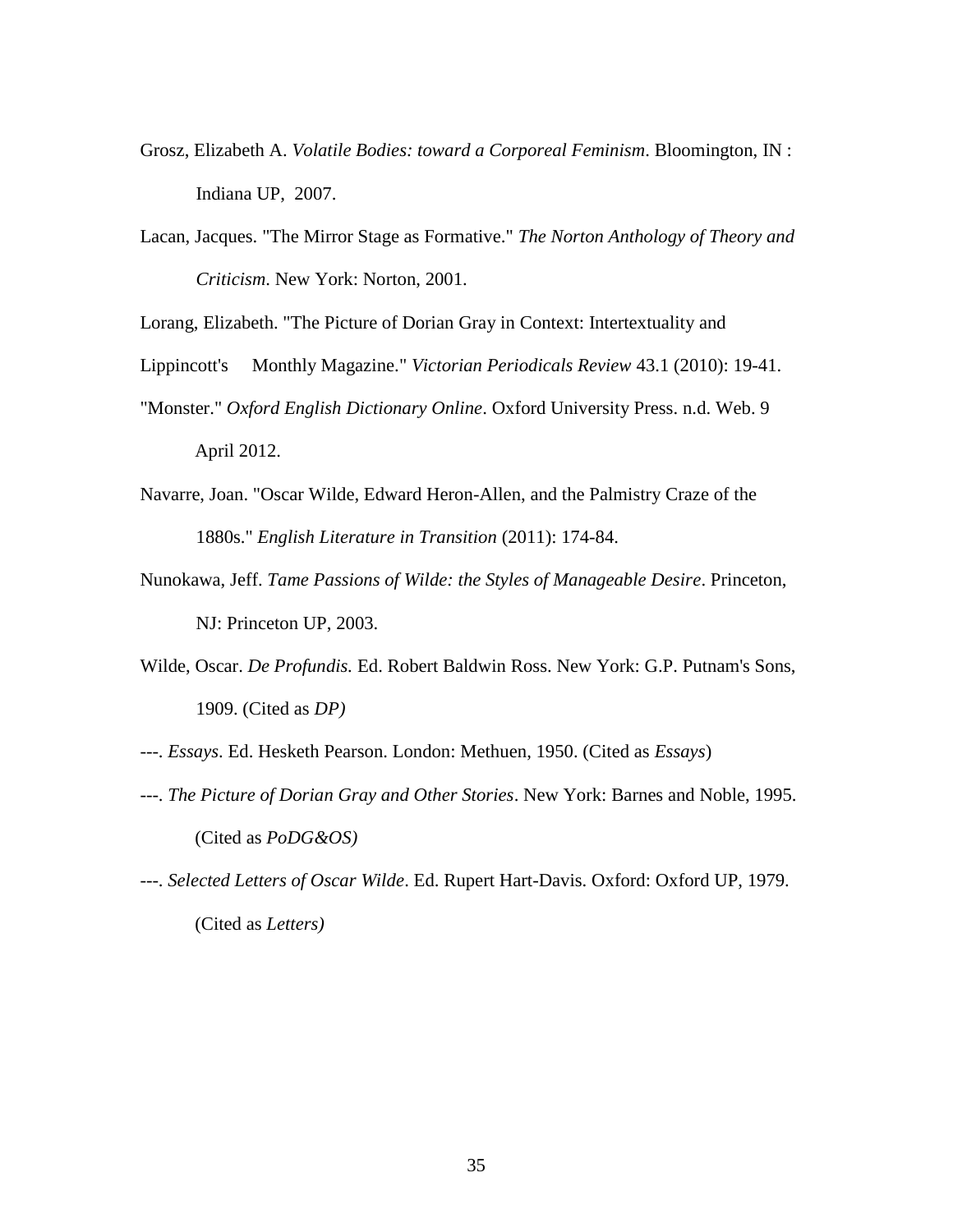#### BACKGROUND WORKS

Child, Ruth C. *The Aesthetic of Walter Pater*. New York: Macmillan, 1940.

Dellamora, Richard. *Masculine Desire: the Sexual Politics of Victorian Aestheticism*.

Chapel Hill: University of North Carolina, 1990.

Ellmann, Richard. *Oscar Wilde*. New York: Vintage, 1987.

Flanders, Judith. *The Invention of Murder: How the Victorians Reveled in Death and Detection and Created Modern Crime*. London: Harper Press, 2011.

Foucault, Michel. *The History of Sexuality*. New York: Pantheon, 1978.

- Fraser, Hilary. *Beauty and Belief: Aesthetics and Religion in Victorian Literature*. Cambridgeshire: Cambridge UP, 1986.
- Gagnier, Regenia. *Idylls of the Marketplace: Oscar Wilde and the Victorian Public*. Stanford, CA: Stanford UP, 1986.
- Livesey, Ruth. *Socialism, Sex, and the Culture of Aestheticism in Britain, 1880-1914*. Oxford: Oxford UP, 2007.
- Mason, Stuart. *Oscar Wilde and the Aesthetic Movement.* New York: Haskell House, 1972.

---. *Oscar Wilde: Art and Morality.* London: J. Jacobs, 1908.

Ojala, Aatos. *Aestheticism and Oscar Wilde*. Helsinski: Folcroft Library, 1971.

Pater, Walter. *Marius the Epicurean*. New York: Modern Library, 1921.

Schaffer, Talia. *The Forgotten Female Aesthetes: Literary Culture in Late-Victorian England*. Charlottesville: University of Virginia, 2000.